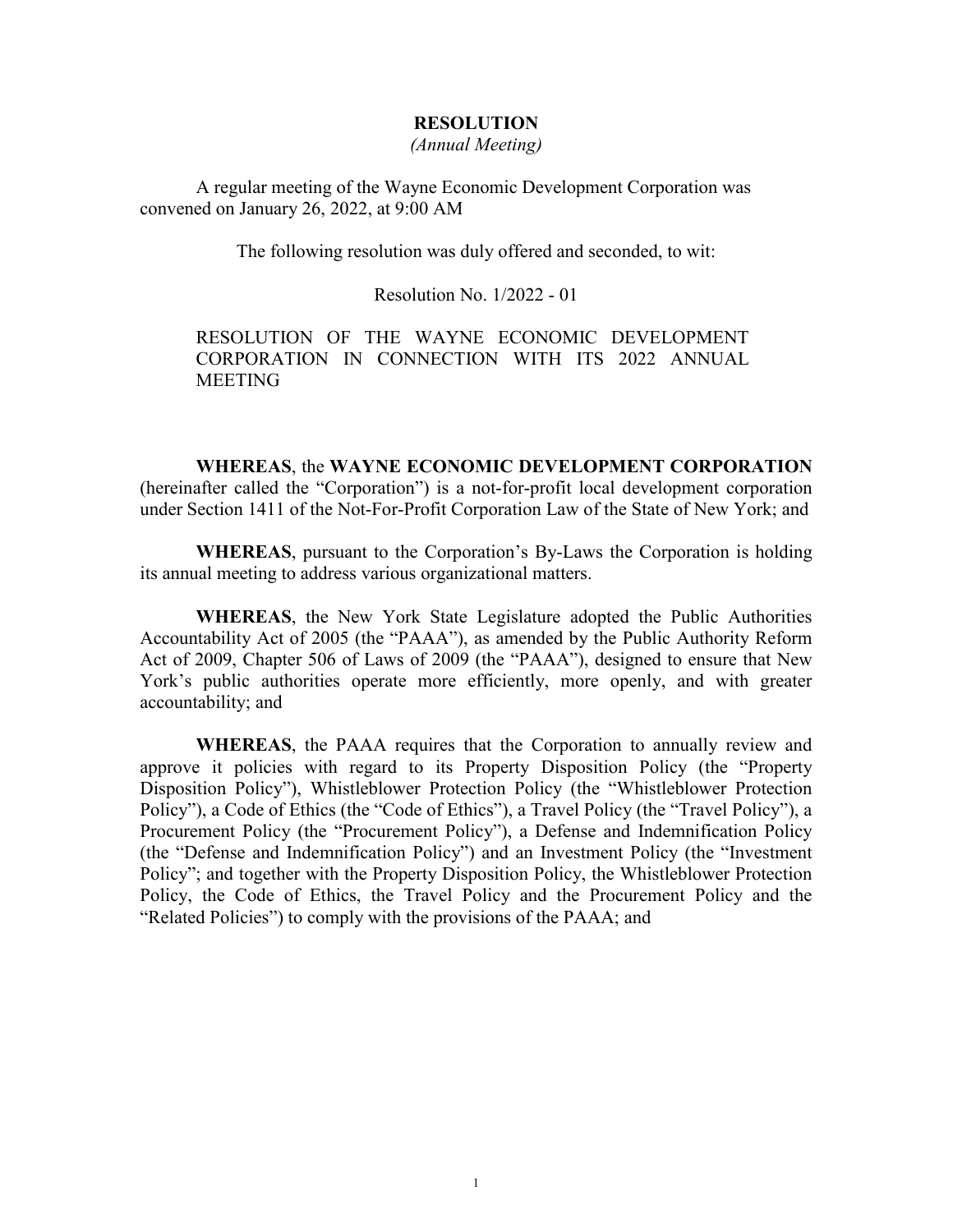**NOW, THEREFORE, BE IT RESOLVED** by the members of the Board of the Corporation (the "Board") as follows:

Section 1. The following were unanimously elected among the membership of the Board to serve for the ensuing year and until their successors are elected and qualify:

| Chairman                   | <b>Scott Johnson</b>    |
|----------------------------|-------------------------|
| Vice Chairman              | <b>Ken Miller</b>       |
| Treasurer                  | <b>Julie DiLella</b>    |
| <b>Assistant Treasurer</b> | <b>Jamie Corteville</b> |
| Secretary                  | <b>Kaye Stone-Gansz</b> |
| <b>Assistant Secretary</b> | <b>Deborah Hall</b>     |

Section 2. That **Morell Law, PLLC** shall act as General Counsel to the Corporation. Further, **Harris Beach PLLC** and **Nixon Peabody, LLP** shall act as Special Counsel to the Corporation.

Section 3. That **Brian Pincelli** is hereby elected Chief Executive Officer / Executive Director of the Corporation.

Section 4. That **Kathleen Bronson** is hereby elected Chief Operations Officer / Deputy Executive Director of the Corporation.

Section 4. That **Jamie Corteville** is hereby elected Chief Financial Officer (CFO)/ Fiscal Officer of the Corporation.

Section 5. That **Deborah Hall** is hereby elected Records Management Officer of the Corporation.

Section 6. That **Kathleen Bronson** is hereby elected the Compliance Officer of the Corporation to serve for the ensuing year and until his successor is elected, and shall be responsible for insuring that the Corporation complies with all financial and other reporting requirements imposed by structure, including those requirements in the Not-For-Profit Corporation Law and the Public Authorities Law of New York State.

Section 7. That **Brian Pincelli** is hereby elected the Contracting Officer of the Corporation to serve for the ensuing year and until his successor is elected, as defined in Section 2895 of the Public Authorities Law, who shall be responsible for the disposition of property pursuant to PAAA.

Section 8. That the accounting firm of **EFPR Group, LLP** is hereby appointed as the Auditor for the Corporation until such time as the Board appoints a new Auditor.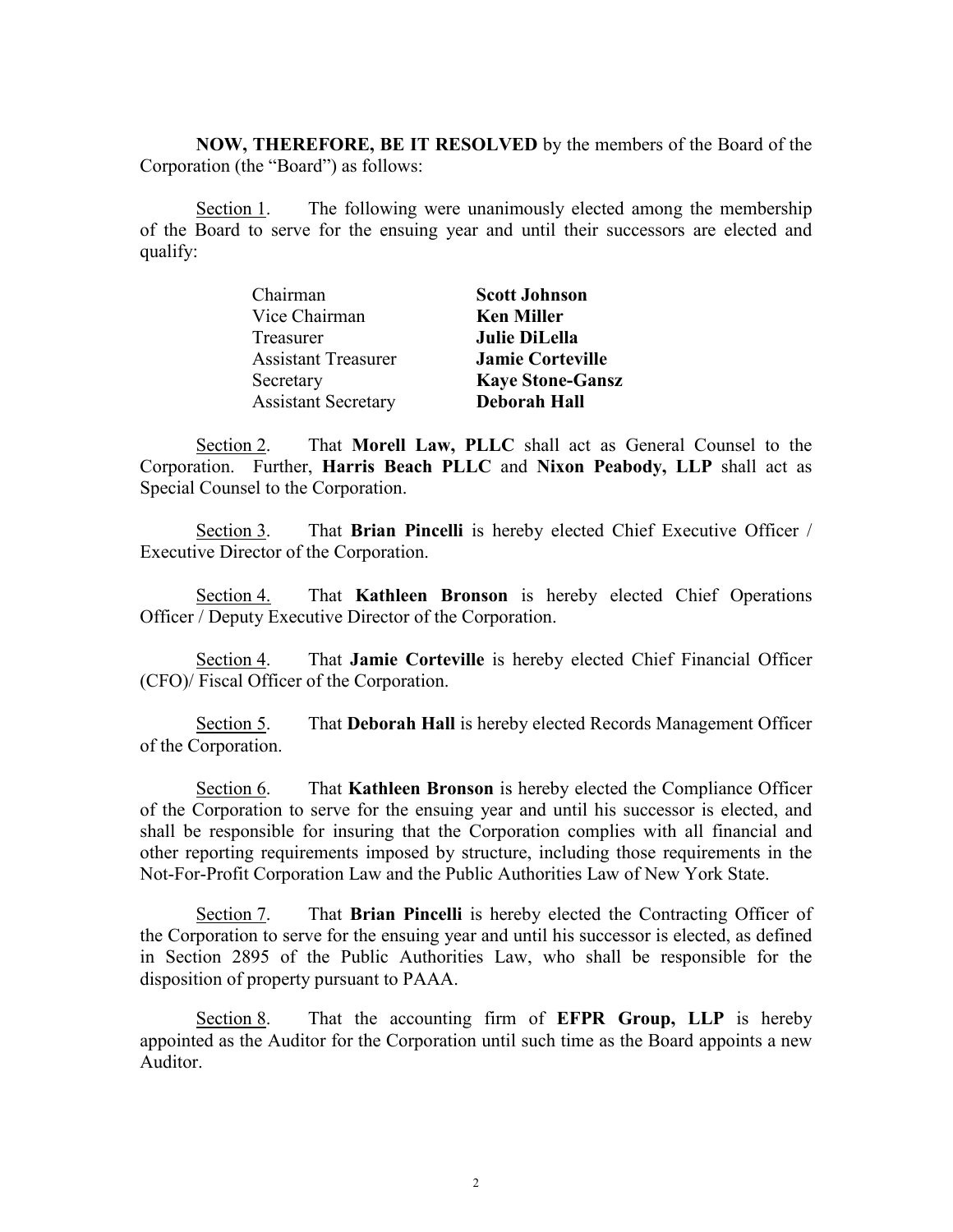Section 9. That **Scott Johnson, Kenneth VanFleet** and **Julie DiLella** are hereby elected to the Audit/Finance Committee of the Corporation to serve for the ensuing year and until their successors are elected and qualify are hereby ratified and approved.

Section 10. That **Kaye Stone-Gansz, Kenneth VanFleet** and **Jeannie Brockmyre** are hereby elected to the Governance Committee of the Corporation to serve for the ensuing year and until their successors are elected and qualify are hereby ratified and approved.

Section 11. That the schedule of the regularly scheduled Meetings of the Corporation for the next year to be held at 9 Pearl Street, Lyons, New York is as followings:

January 26, 2022 at 9:00 a.m. February 23, 2022, at 9:00 a.m. March 23, 2022, at 9:00 a.m. April 27, 2022, at 9:00 a.m. May 25, 2022, at 9:00 a.m. June 22, 2022, at 9:00 a.m. July 27, 2022, at 9:00 a.m. August 24, 2022, at 9:00 a.m. September 28, 2022, at 9:00 a.m. October 26, 2022, at 9:00 a.m. November 16, 2022, at 9:00 a.m. December 14, 2022, at 9:00 a.m. January 25, 2023 at 9:00 a.m. (annual meeting)

Section 12. The Corporation hereby finds and determines:

(a) By virtue of the Act, the Corporation has been vested with all powers necessary and convenient to carry out and effectuate the purposes and provisions of the Act and to exercise all powers granted to it under the Act; and

(b) Reviewing approving and re-adopting the Related Policies will allow the Corporation to continue to operate in compliance with the Act and in compliance with the PAAA, and cause the Corporation to operate more efficiently, openly and with greater accountability to the residents of Wayne County.

In consequence of the foregoing, the Corporation hereby determines to approve and readopt:

- (a) The Compensation, Reimbursement and Attendance Policy attached hereto as **Exhibit A**;
- (b) The Code of Ethics attached hereto as **Exhibit B**;
- (c) The Whistleblower Policy attached hereto as **Exhibit C;**
- (d) the Investment Policy attached hereto as **Exhibit D**;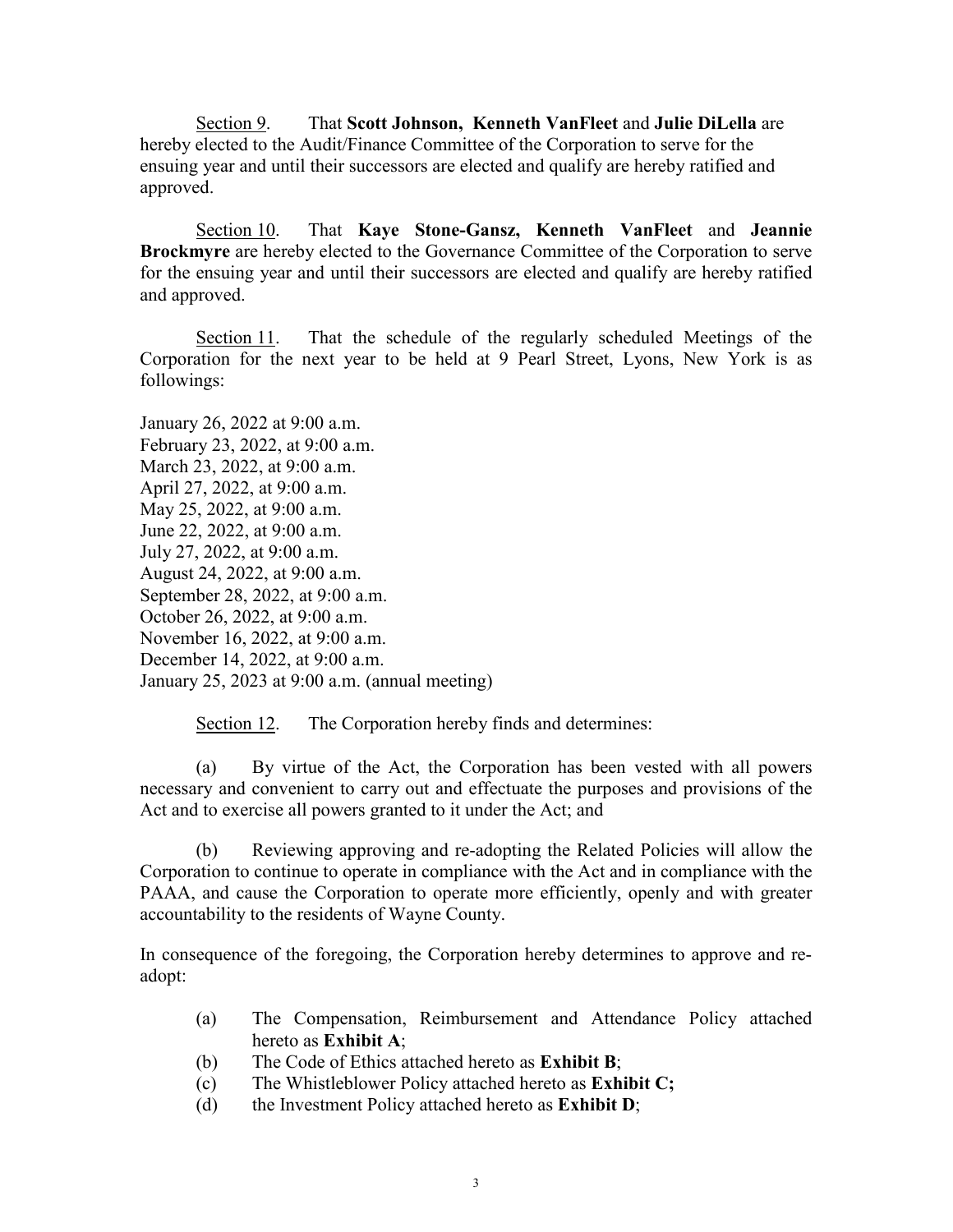- (e) The Travel Policy attached hereto as **Exhibit E**;
- (f) The Disposition of Property Guidelines, attached hereto as **Exhibit F**, is hereby ratified and approved along with the appointment of the Executive Director as the "Contracting Officer" of the Corporation.
- (g) The Procurement Policy attached hereto as **Exhibit G**; and
- (h) The Defense and Indemnification Policy attached hereto as **Exhibit H**; and
- (i) The Credit Card Policy attached hereto as **Exhibit I**.
- **(j)** The Freedom of Information Law hereto as **Exhibit J.**

Section 13. The Corporation hereby undertakes to comply with all other provisions of the PAAA applicable to the Corporation as diligently as possible.

Section 14. That all of the actions of the officers of the Corporation during the preceding year are hereby ratified and confirmed.

Section 15. The Corporation is hereby authorized to do all things necessary or appropriate for the accomplishment of the purposes of this resolution, and all acts heretofore taken by the Corporation with respect to such activities are hereby approved, ratified and confirmed.

Section 16. This resolution shall take effect immediately.

Section 17. The question of the adoption of the foregoing Resolution was duly put to a vote on roll call, which resulted as follows:

|                       | Yea | Nay | Absent | Abstain |
|-----------------------|-----|-----|--------|---------|
| Scott Johnson         | X   |     |        |         |
| Jeannie Brockmyre     |     |     | Х      |         |
| Julie Dilella         | X   |     |        |         |
| Kaye Stone-Gansz      | X   |     |        |         |
| Ken Miller            | Х   |     |        |         |
| Pamela Heald          | X   |     |        |         |
| <b>Robert DeBadts</b> |     |     |        |         |

The Resolution was thereupon duly adopted.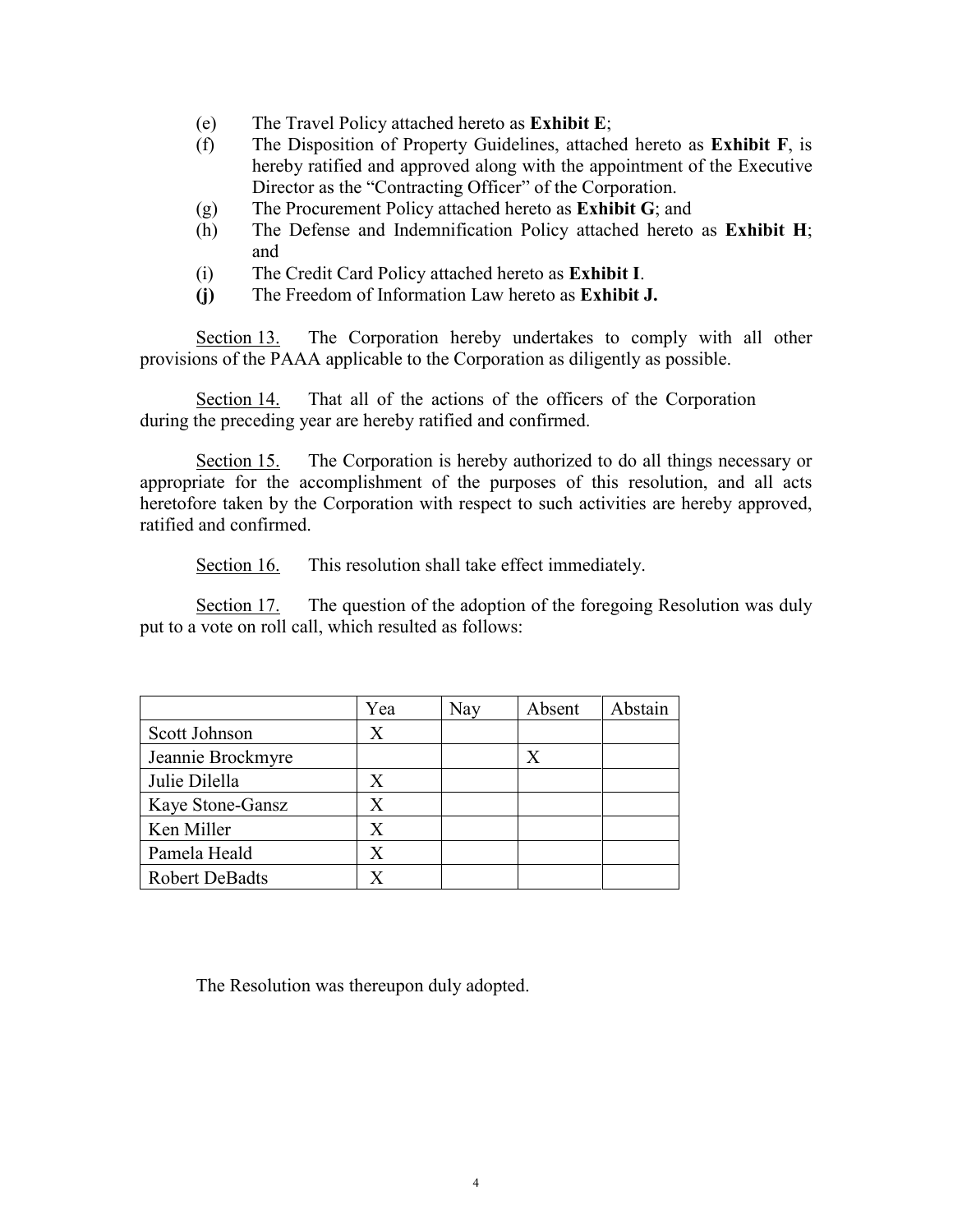| <b>STATE OF NEW YORK</b> |         |
|--------------------------|---------|
| <b>COUNTY OF WAYNE</b>   | $)$ SS: |

I, the undersigned Assistant Secretary of the Wayne Economic Development Corporation, DO HEREBY CERTIFY:

That I have compared the annexed extract of minutes of the meeting of the Wayne Economic Development Corporation (the "Corporation"), including the resolution contained therein, held on January 26, 2022, with the original thereof on file in my office, and that the same is a true and correct copy of the proceedings of the Corporation and of such resolution set forth therein and of the whole of said original insofar as the same related to the subject matters therein referred to.

I FURTHER CERTIFY, that all members of said Corporation had due notice of said meeting, that the meeting was in all respects duly held and that, pursuant to Article 7 of the Public Officers Law (Open Meetings Law), said meeting was open to the general public, and that public notice of the time and place of said meeting was duly given in accordance with such Article 7.

I FURTHER CERTIFY, that there was a quorum of the members of the Corporation present throughout said meeting.

I FURTHER CERTIFY, that as of the date hereof, the attached resolution is in full force and effect and has not been amended, repealed or modified.

IN WITNESS WHEREOF, I have hereunto set my hand and affixed the seal of said Corporation this 26th day of January, 2022.

Jebra Hall

Deborah Hall, Assistant Secretary

[SEAL]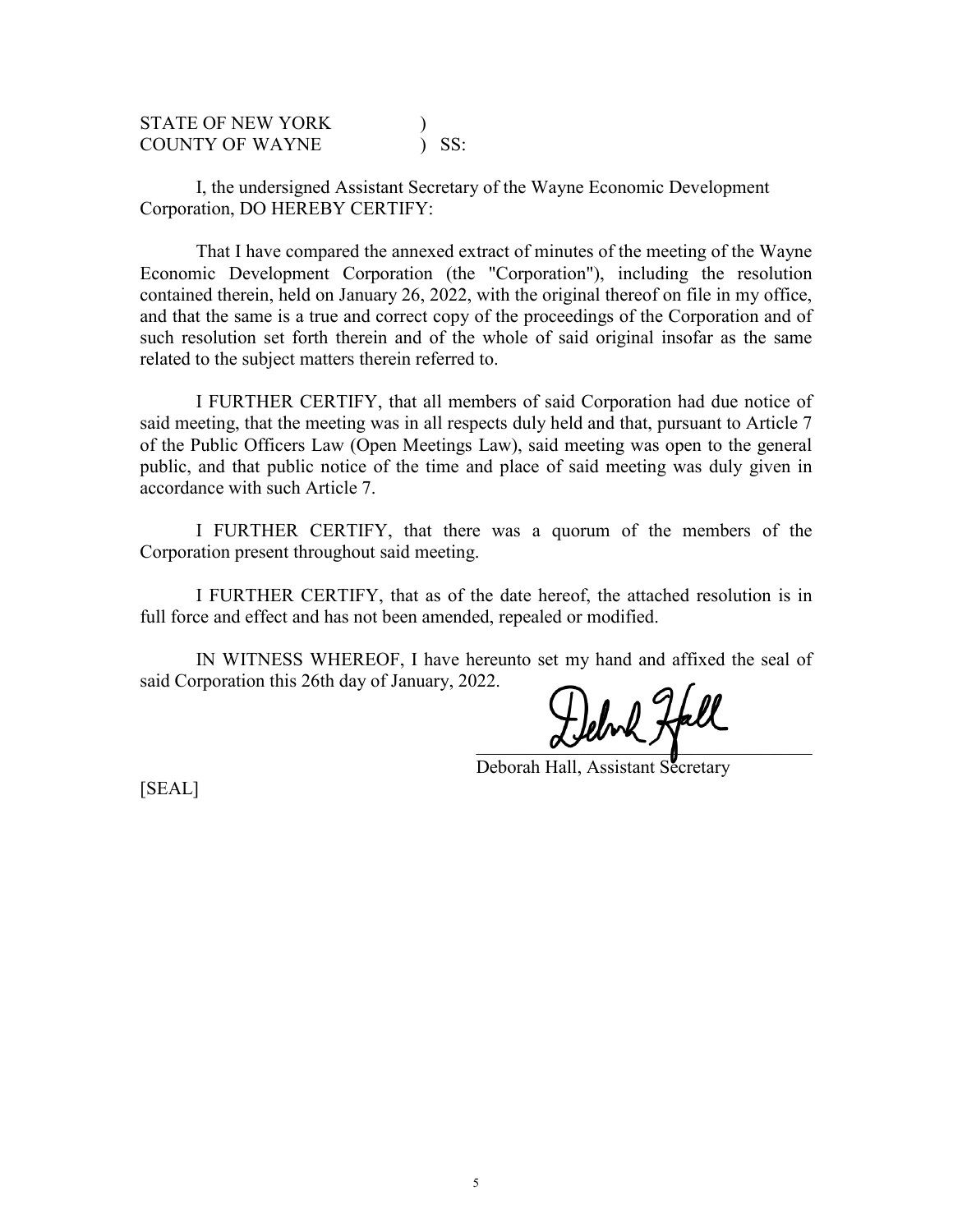#### **EXHIBT A**

The Compensation, Reimbursement and Attendance Policy

### **WAYNE ECONOMIC DEVELOPMENT CORPORATION**

#### **COMPENSATION, REIMBURSEMENT AND ATTENDANCE POLICY**

The members of the board of the Wayne Economic Development Corporation (the "Board") shall serve without salary but may be reimbursed for reasonable expenses incurred in the performance of Corporation duties at the approval of the Board.

The officers and employees of the Corporation shall serve at the pleasure of the Board at such compensation levels as may be approved by the Board from time to time and may be reimbursed for reasonable expenses incurred in the performance of Corporation duties at the approval of the Board.

The members of the Board, officers, and employees of the Corporation shall be available as required to perform the operations of the Corporation and as set forth within the By-Laws of the Corporation, as may be amended, restated or revised by the Board from time to time and any other directives of the Board relating to same. Furthermore, said members and officers of the Corporation shall put forth their best efforts to perform their respective duties as outlined in the By-Laws of the Corporation and any other directives of the Board relating to same.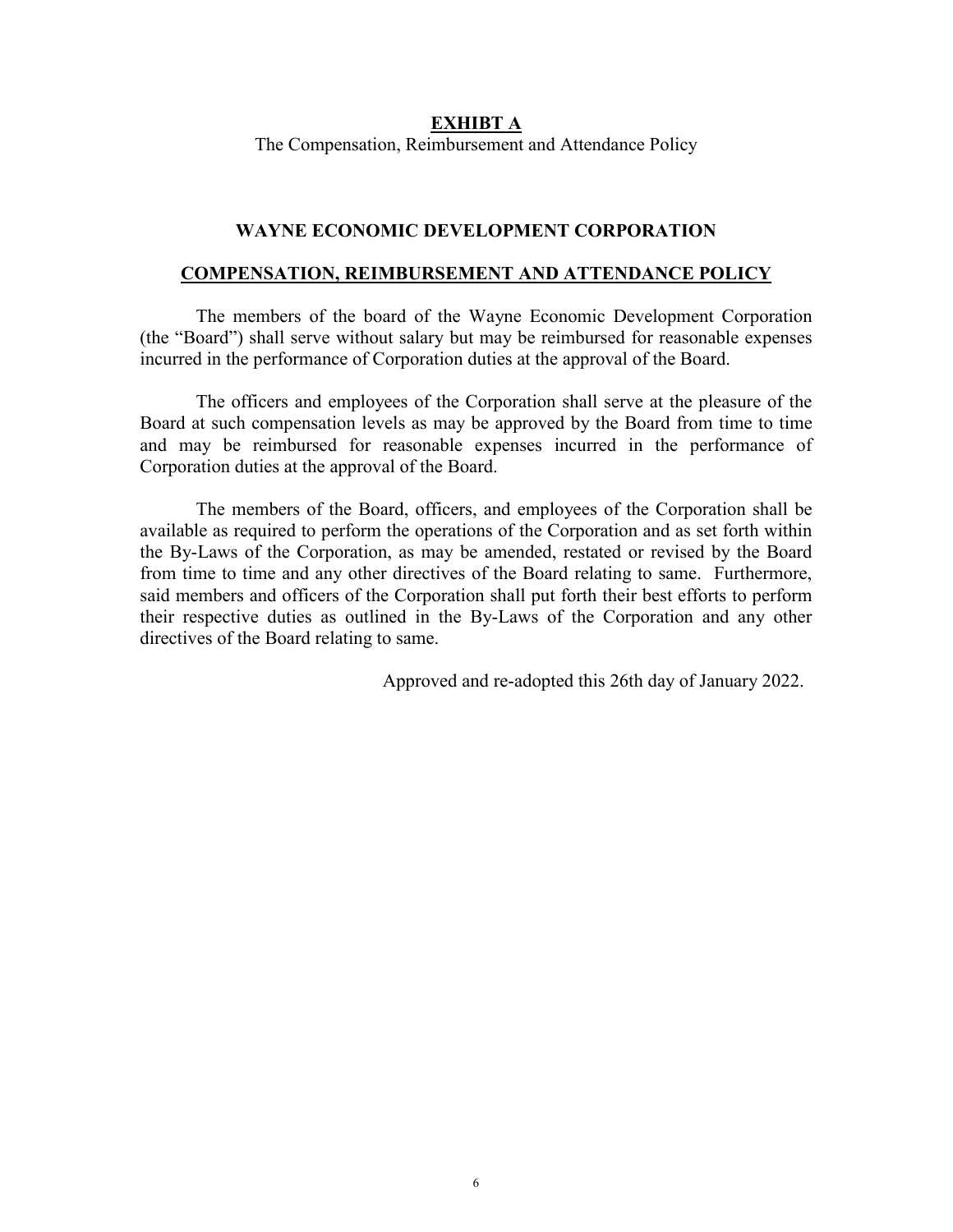#### **EXHIBIT B**

The Code of Ethics

## **WAYNE ECONOMIC DEVELOPMENT CORPORATION**

#### **CODE OF ETHICS**

No director, officer, or employee of the Corporation shall (1) accept other employment which will impair his or her independence of judgment in the exercise of his or her official duties; (2) accept employment or engage in any business or professional activity which will require him or her to disclose confidential information which he or she has gained by reason of his or her official position of authority; (3) disclose confidential information acquired by him or her in the course of his or her official duties nor use such information to further his or her personal interests; (4) use or attempt to use his or her official position to secure unwarranted privileges or exemptions for himself, herself or others; (5) engage in any transaction as a representative or agent of Corporation with any business entity in which he or she has a direct or indirect financial interest that might reasonably tend to conflict with proper discharge of his or her official duties; (6) by his or her conduct, give reasonable basis for the impression that any person can improperly influence him or her or unduly enjoy his or her favor in the performance of his or her official duties, or that he or she is affected by the kinship, rank, position or influence of any party or person; (7) fail to abstain from making personal investments in enterprises which he or she has reason to believe may be directly involved in decisions to be made by him or her or which will otherwise create substantial conflict between his or her duty in the public interest and his or her private interest; and (8) fail to endeavor to pursue a course of conduct which will not raise suspicion among the public that he or she is likely to be engaged in acts that are in violation of his or her trust.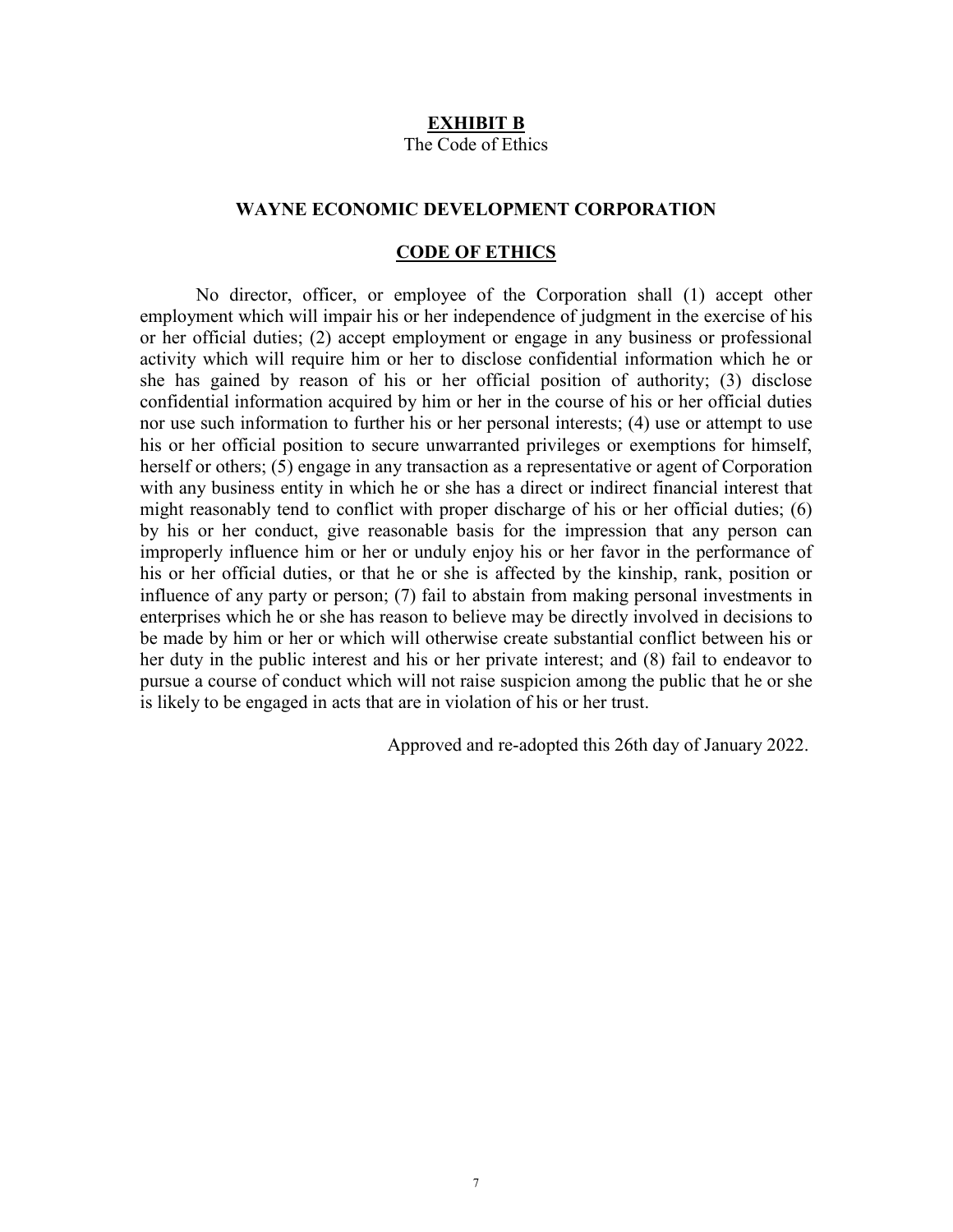#### **EXHIBIT C**

The Whistleblower Policy

#### **WAYNE ECONOMIC DEVELOPMENT CORPORATION**

#### **WHISTLEBLOWER POLICY**

Every director, officer or employee of the Corporation, in the performance of their duties shall conduct themselves with honesty and integrity and observe the highest standards of business and personal ethics as set forth in the Code of Ethics of the Wayne Economic Development Corporation (the "Code").

Each director, officer or employee is responsible to report any violation of the Code (whether suspected or known) to the Corporation's Chief Executive Officer. Reports of violations will be kept confidential to the extent possible. No individual, regardless of their position with the Corporation, will be subject to any retaliation for making a good faith claim and, any employee who chooses to retaliate against someone who has reported a violation, shall be subject to disciplinary action which may include termination of employment. Regardless, any claim of retaliation will be taken and treated seriously and irrespective of the outcome of the initial compliant, will be treated as a separate offense.

Should an employee believe in good faith that disclosing information within the Corporation pursuant to the above would likely subject him or her to adverse personnel action or be wholly ineffective, the employee may instead disclose the information to the Authorities Budget Office or an appropriate law enforcement agency, if applicable. The Authorities Budget Office's toll free number (1-800-560-1770) should be used in such circumstances.

The Chief Executive Officer is responsible for immediately forwarding any claim to the Corporation's counsel who shall investigate and handle the claim in a timely manner.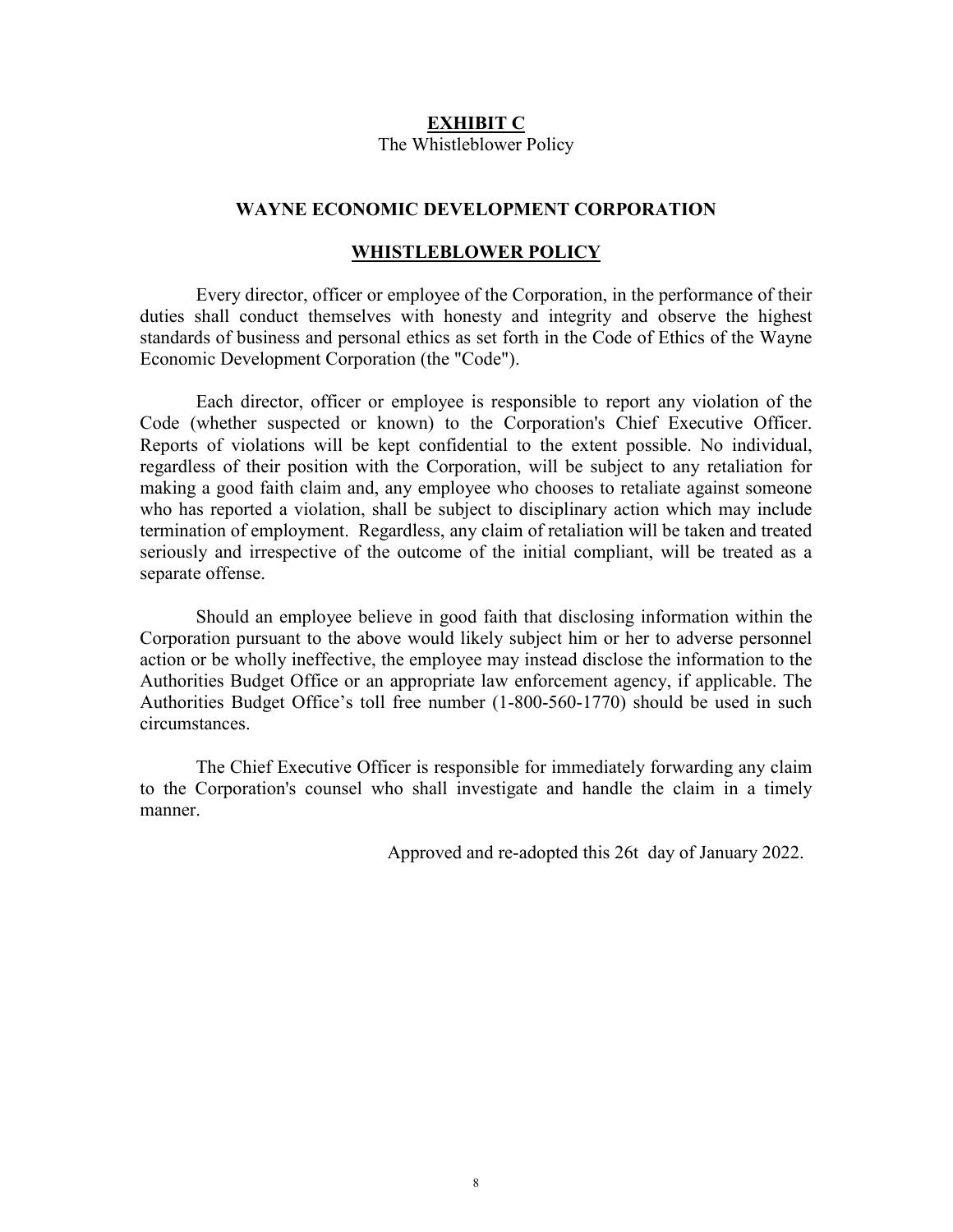# **EXHIBIT D**

#### The Investment Policy

# **WAYNE ECONOMIC DEVELOPMENT CORPORATION**

# **INVESTMENT POLICY**

# **I. INVESTMENT AND DEPOSIT POLICY**

### A. Introduction

- 1. Scope This investment and deposit policy applies to all monies and other financial resources available for investment and deposit on its own behalf or on behalf of any other entity or individual.
- 2. Objectives The primary objectives of the Corporation's government's investment activities are, in priority order: a. to conform with all applicable federal, state and other legal requirements (legal); b. to adequately safeguard principal (safety); c. to provide sufficient liquidity to meet all operating requirements (liquidity); and d. to obtain a reasonable rate of return (yield).
- 3. Prudence All participants in the investment process and all participants responsible for depositing the Corporation's funds shall seek to act responsibly as custodians of the public trust and shall avoid any transaction that might impair confidence in the Corporation to govern effectively.

Investments and deposits shall be made with judgment and care, under circumstances then prevailing, which persons of prudence, discretion and intelligence exercise in the management of their own affairs, not for speculation, but for investment, considering the safety of the principal as well as the probable income to be derived.

All participants involved in the investment process and all participants responsible for depositing the Corporation's funds shall refrain from personal business activity that could conflict with proper execution of the investment program or the deposit of the Corporation's funds or which could impair their ability to make impartial investment decisions.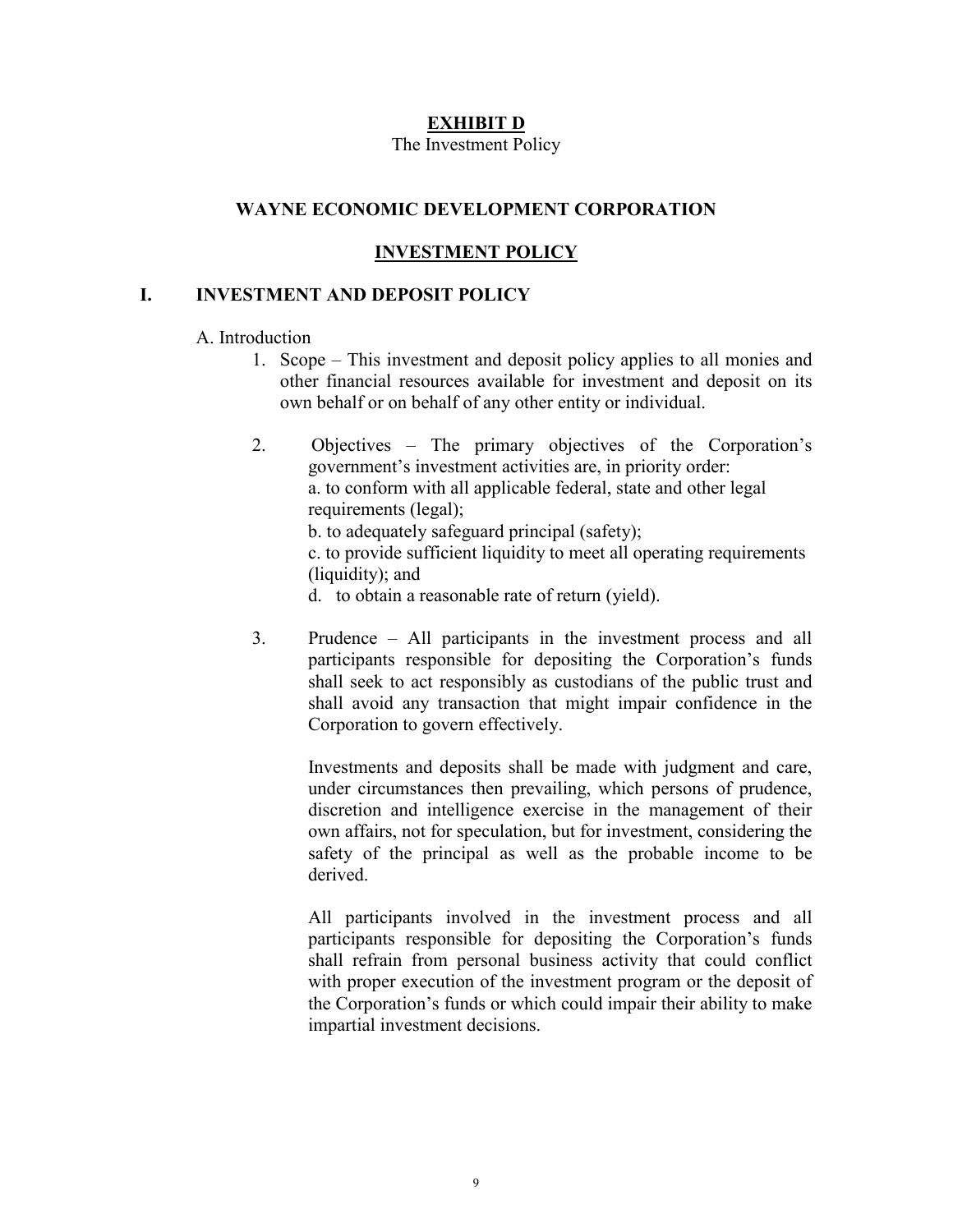- 4. Diversification It is the policy of the Corporation to diversify its deposits and investments by financial institution, by investment instrument, and by maturity scheduling.
- 5. Internal Controls
	- a. All money's collected by an officer or employee of the Corporation shall be immediately deposited in such depositories and designated by the Agency for the receipt of such funds.
	- b. The Corporation shall maintain or cause to be maintained a proper record of all book, notes, securities or other evidences of indebtedness held by the Corporation for investment and deposit purposes.
	- c. The Corporation is responsible for establishing and maintaining an internal control structure to provide reasonable, but not absolute, assurance that deposits and investments are safeguarded against loss from unauthorized use or disposition, that transactions are executed in accordance with management's authorization and recorded properly, and are managed in compliance with applicable laws and regulations.
- B. Investment Policy

1. Permitted Investments

Pursuant to Section 512 of the Not-For-profit Corporation Law, the

corporation may:

(1) invest and reinvest an institutional fund, in the name of the corporation or in the name of a nominee of the corporation, in any real or personal property deemed advisable by the governing board, whether or not it produces a current return, including mortgages, stocks, bonds, debentures, and other securities of profit or not-for-profit corporations, shares in or obligations of associations, partnerships, or individuals, and obligations of any government or subdivision or instrumentality thereof;

(2) retain property contributed by a donor to an institutional fund for as long as the governing board deems advisable, taking into account any request by the donor to do so;

(3) include all or any part of an institutional fund in any pooled or common fund available for investment which is maintained by the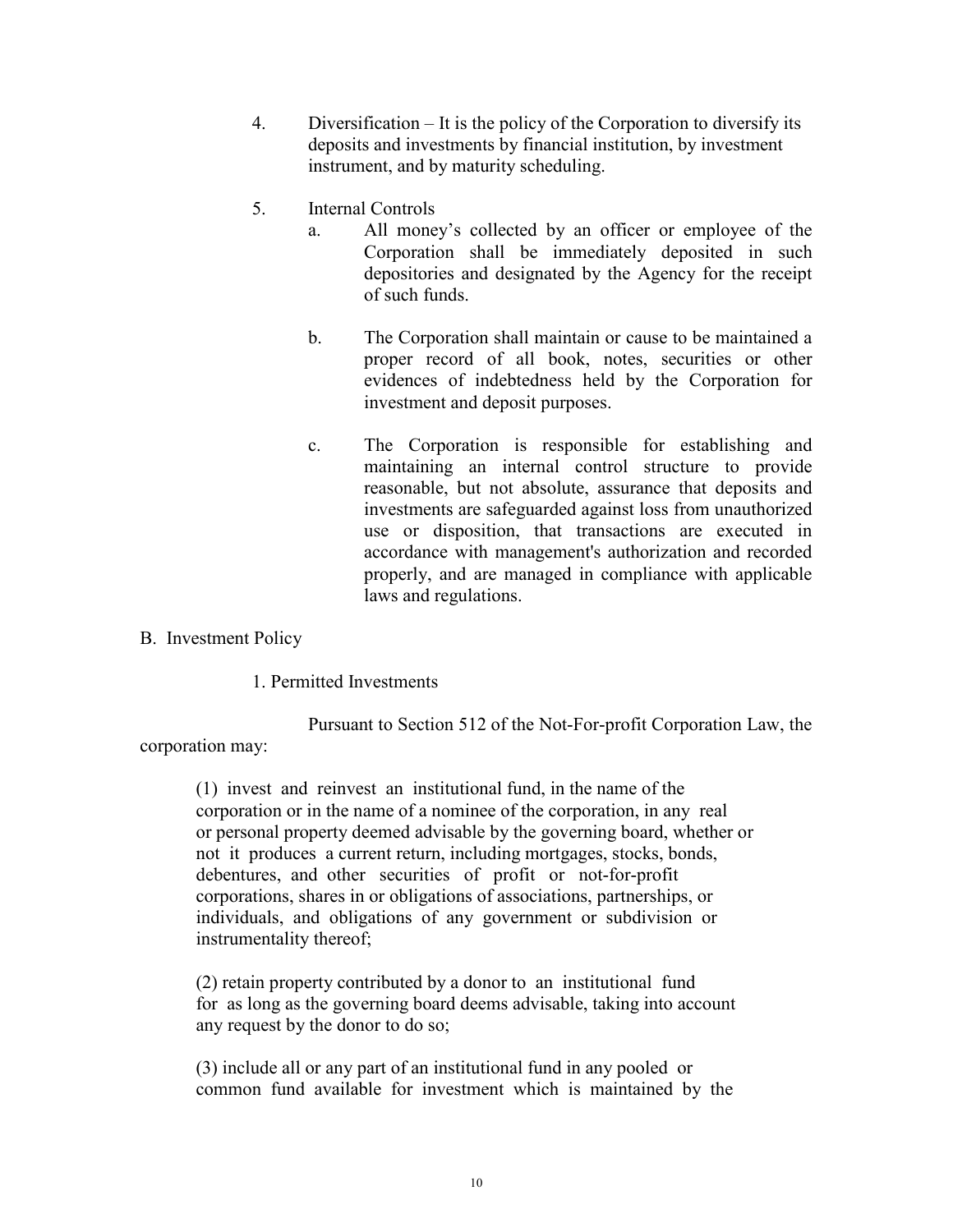corporation; and

(4) invest all or any part of an institutional fund in any other pooled or common fund available for investment, including shares or interests in regulated investment companies, mutual funds, common trust funds, investment partnerships, real estate investment trusts, or similar organizations in which funds are commingled and investment determinations are made by persons other than the governing board.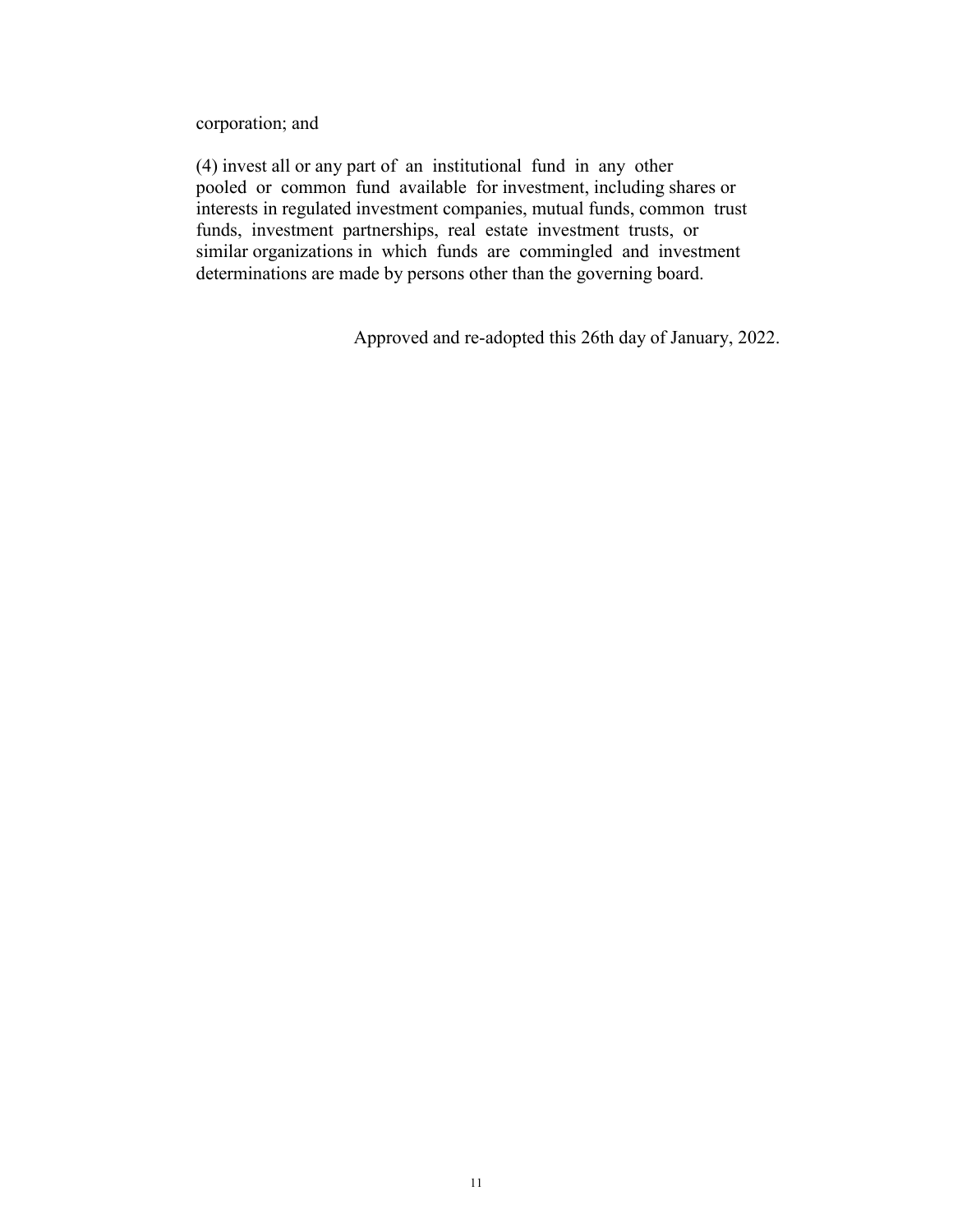#### **EXHIBIT E**

The Travel Policy

#### **WAYNE ECONOMIC DEVELOPMENT CORPORATION**

#### **TRAVEL POLICY**

This policy applies to all directors, officers and employees of the Wayne Economic Development Corporation (the "Corporation").

All official travel for which a reimbursement will be sought must be approved by the President of the Corporation prior to such travel. Provided, however, in the instance where the President will seek reimbursement for official travel, such travel must be preauthorized by the Board of the Corporation.

The Corporation will reimburse all reasonable expenses related to meals, travel and lodging that were incurred by any director, officer or employee as a result of the performance of their official duties. All official travel shall be properly authorized, reported and reimbursed. Under no circumstances shall expenses for personal travel be charged to, or temporarily funded by the Corporation. It is the traveler's responsibility to report his or her travel expenses in a responsible and ethical manner, in accordance with this policy.

Travelers may use their private vehicle for business purposes and will be reimbursed at a standard mileage reimbursement rate.

Meals will be reimbursed at actual expense or a per diem rate, whichever is less.

Lodging will be reimbursed at actual expense up to certain daily rate caps established for various locations. The applicability of such caps shall be determined on a case by case basis talking into consideration availability of lodging and other extenuating circumstances.

Reimbursement for miscellaneous expenses shall be determined on a case by case basis.

Mileage rates, per diem allowances and lodging caps will be established and from time to time, as amended by the Treasurer of the Corporation. All determinations made pursuant to this policy shall be made by the Treasurer. In the instance where such determinations regard the travel of the Treasurer, the President shall make such determinations.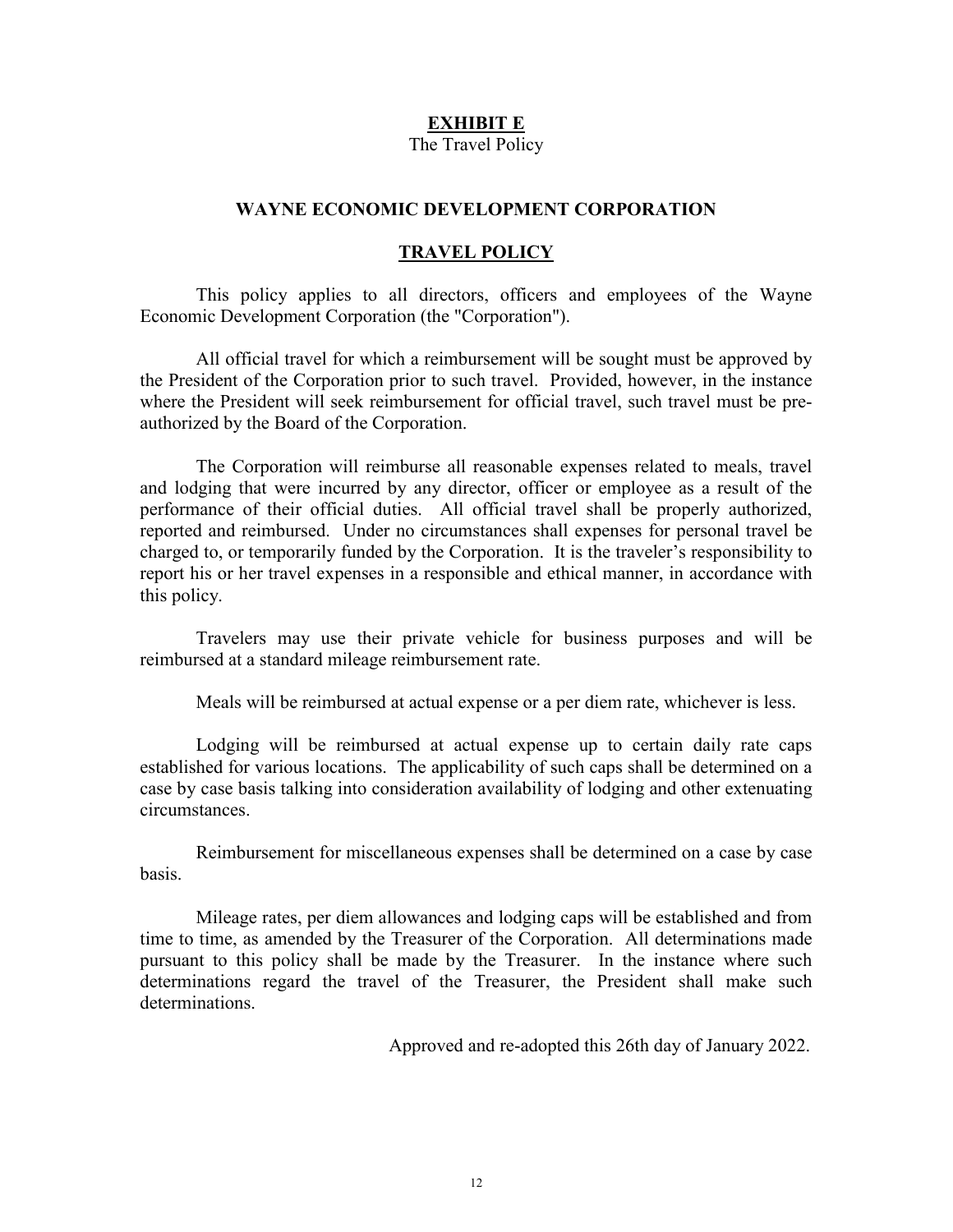#### **EXHIBIT F** The Disposition of Property Guidelines

## **WAYNE ECONOMIC DEVELOPMENT CORPORATION**

## **DISPOSITION OF PROPERTY GUIDELINES ADOPTED PURSUANT TO SECTION 2896 OF THE PUBLIC AUTHORITIES LAW**

## **SECTION 1. DEFINITIONS**

A. "Contracting officer" shall mean the officer or employee of the Wayne Economic Development Corporation (hereinafter, the "Corporation") who shall be appointed by resolution to be responsible for the disposition of property.

B. "Dispose" or "disposal" shall mean transfer of title or any other beneficial interest in personal or real property in accordance with section 2897 of the Public Authorities Law.

C. "Property" shall mean personal property in excess of five thousand dollars (\$5,000) in value, and real property, and any inchoate or other interest in such property, to the extent that such interest may be conveyed to another person for any purpose, excluding an interest securing a loan or other financial obligation of another party.

#### **SECTION 2. DUTIES**

A. The Corporation shall:

(i) maintain adequate inventory controls and accountability systems for all property owned by the Corporation and under its control;

(ii) periodically inventory such property to determine which property shall be disposed of;

(iii) produce a written report of such property in accordance with subsection B herewith; and

(iv) transfer or dispose of such property as promptly and practicably as possible in accordance with Section 2 below.

B. The Corporation shall

(i) publish, not less frequently than annually, a report listing all real property owned in fee by the Corporation. Such report shall consist of a list and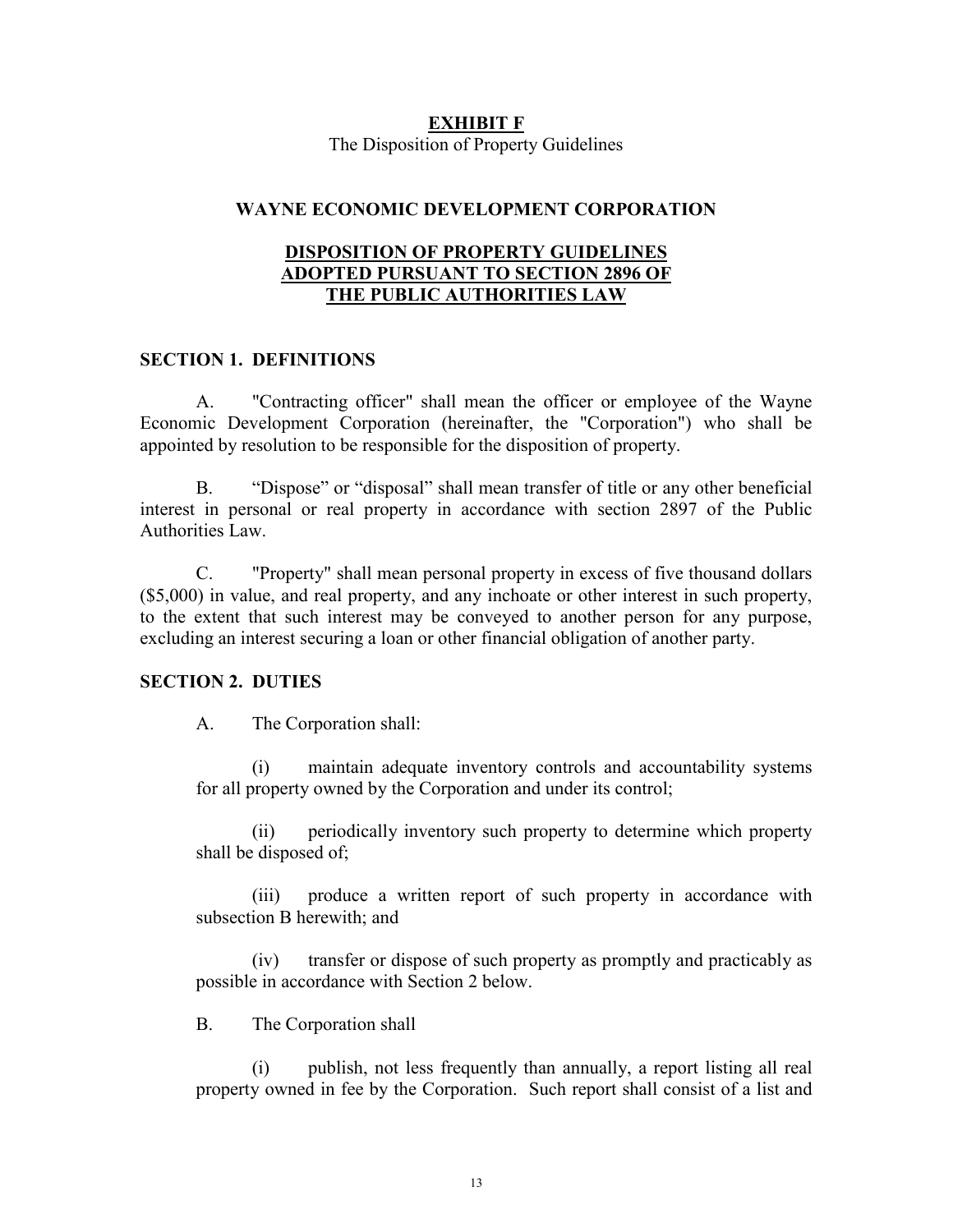full description of all real and personal property disposed of during such period. The report shall contain the price received by the Corporation and the name of the purchaser for all such property sold by the Corporation during such period; and

(ii) shall deliver copies of such report to the Comptroller of the State of New York, the Director of the Budget of State of New York, the Commissioner of the New York State Office of General Services, and the New York State Legislature (via distribution to the majority leader of the senate and the speaker of the assembly).

# **SECTION 2. TRANSFER OR DISPOSITION OF PROPERTY**

A. Supervision and Direction. Except as otherwise provided herein, the duly appointed contracting officer (the "Contracting Officer") shall have supervision and direction over the disposition and sale of property of the Corporation. The Corporation shall have the right to dispose of its property for any valid corporate purpose.

B. Custody and Control. The custody and control of Corporation property, pending its disposition, and the disposal of such property, shall be performed by the Corporation or by the Commissioner of General Services when so authorized under this section.

C. Method of Disposition. Unless otherwise permitted, the Corporation shall dispose of property for not less than its fair market value by sale, exchange, or transfer, for cash, credit, or other property, with or without warranty, and upon such other terms and conditions as the Corporation and/or contracting officer deems proper. The Corporation may execute such documents for the transfer of title or other interest in property and take such other action as it deems necessary or proper to dispose of such property under the provisions of this section. Provided, however, that no disposition of real property, or any interest in real property, shall be made unless an appraisal of the value of such property has been made by an independent appraiser and included in the record of the transaction, and, provided further, that no disposition of any other property, which because of its unique nature or the unique circumstances of the proposed transaction is not readily valued by reference to an active market for similar property, shall be made without a similar appraisal.

D. Sales by the Commissioner of General Services (the "Commissioner"). When the Corporation shall have deemed that transfer of property by the Commissioner will be advantageous to the State of New York, the Corporation may enter into an agreement with the Commissioner of pursuant to which Commissioner may dispose of property of the Corporation under terms and conditions agreed to by the Corporation and the Commissioner. In disposing of any such property, the Commissioner shall be bound by the terms hereof and references to the contracting officer shall be deemed to refer to such Commissioner.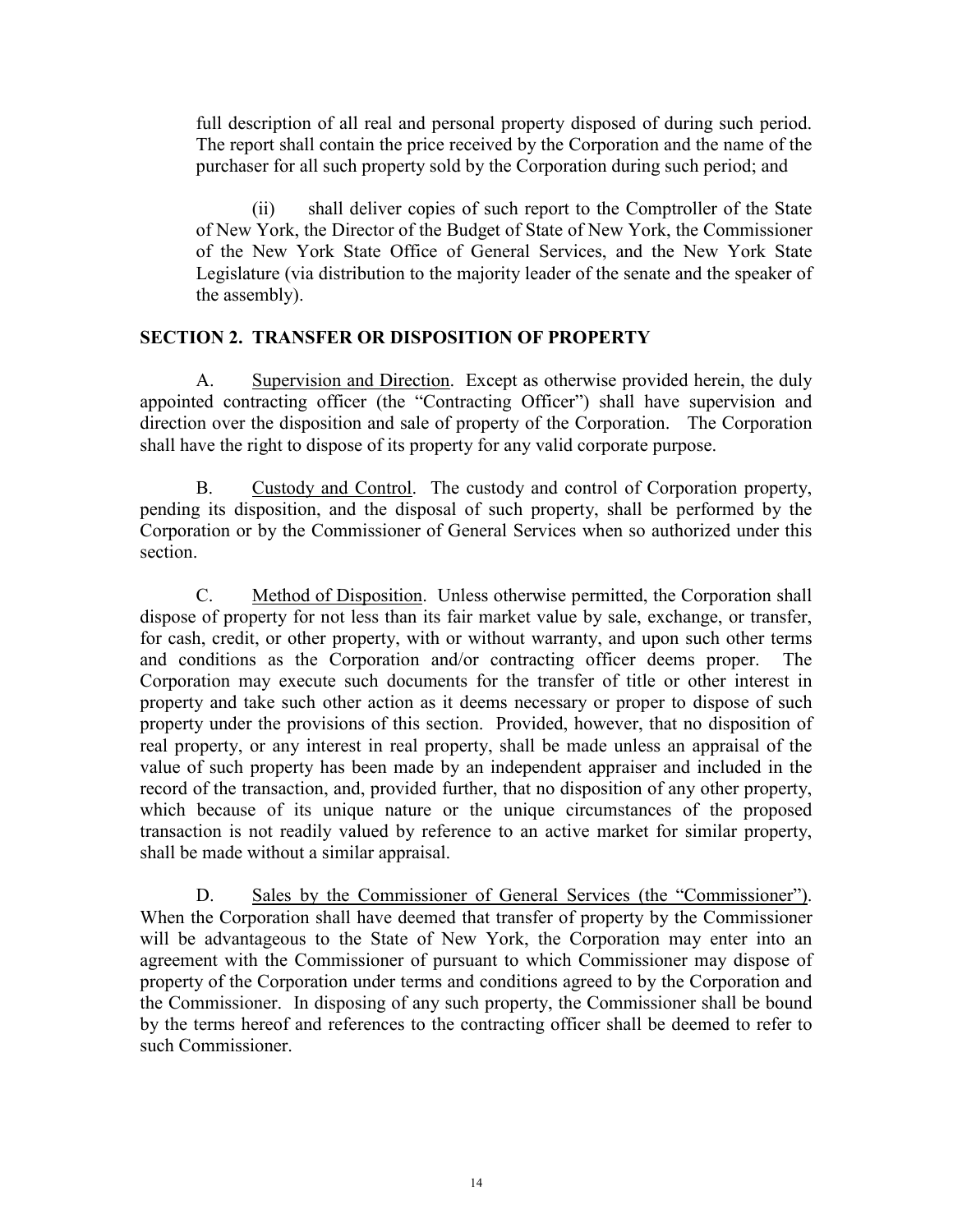E. Validity of Deed, Bill of Sale, Lease, or Other Instrument. A deed, bill of sale, lease, or other instrument executed by or on behalf of the Corporation, purporting to transfer title or any other interest in property of the Corporation in accordance herewith shall be conclusive evidence of compliance with the provisions of these guidelines and all applicable law insofar as concerns title or other interest of any bona fide grantee or transferee who has given valuable consideration for such title or other interest and has not received actual or constructive notice of lack of such compliance prior to the closing.

F. Bids for Disposal; Advertising; Procedure; Disposal by Negotiation; Explanatory Statement.

(i) Except as permitted by all applicable law, all disposals or contracts for disposal of property made or authorized by the Corporation shall be made after publicly advertising for bids except as provided in subsection (iii) of this Section F.

(ii) Whenever public advertising for bids is required under subsection (i) of this Section F:

(A) the advertisement for bids shall be made at such time prior to the disposal or contract, through such methods, and on such terms and conditions as shall permit full and free competition consistent with the value and nature of the property proposed for disposition;

(B) all bids shall be publicly disclosed at the time and place stated in the advertisement; and

(C) the award shall be made with reasonable promptness by notice to the responsible bidder whose bid, conforming to the invitation for bids, will be most advantageous to the Corporation, price and other factors considered; provided, that all bids may be rejected at the Corporation's discretion.

(iii) Disposals and contracts for disposal of property may be negotiated or made by public auction without regard to subsections (i) and (ii) of this Section F but subject to obtaining such competition as is feasible under the circumstances, if:

(A) the personal property involved has qualities separate from the utilitarian purpose of such property, such as artistic quality, antiquity, historic significance, rarity, or other quality of similar effect, that would tend to increase its value, or if the personal property is to be sold in such quantity that, if it were disposed of under subsections (i) and (ii) of this Section F, would adversely affect the state or local market for such property, and the estimated fair market value of such property and other satisfactory terms of disposal can be obtained by negotiation;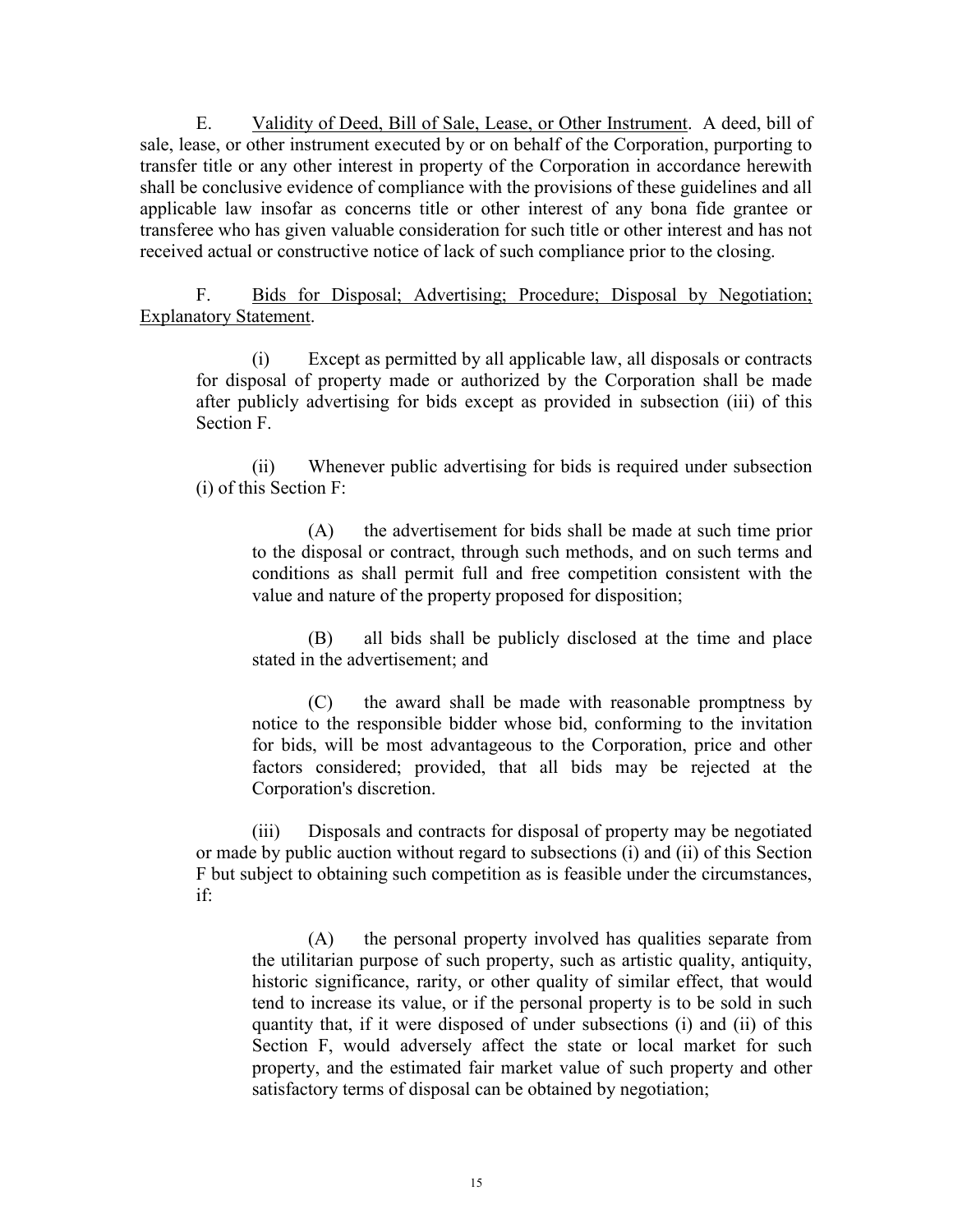(B) the fair market value of the property does not exceed fifteen thousand dollars;

(C) bid prices after advertising therefore are not reasonable, either as to all or some part of the property, or have not been independently arrived at in open competition;

(D) the disposal will be to the state or any political subdivision, and the estimated fair market value of the property and other satisfactory terms of disposal are obtained by negotiation; or

(E) under those circumstances permitted by Section G; or

(F) such action is otherwise authorized by law.

(iv) (a) An explanatory statement shall be prepared of the circumstances of each disposal by negotiation of:

> (1) any personal property which has an estimated fair market value in excess of fifteen thousand dollars;

> (2) any real property that has an estimated fair market value in excess of one hundred thousand dollars, except that any real property disposed of by lease or exchange shall only be subject to clauses (3) through (4) of this subparagraph;

> (3) any real property disposed of by lease, if the estimated annual rent over the term of the lease is in excess of fifteen thousand dollars; or

> (4) any real property or real and related personal property disposed of by exchange, regardless of value, or any property any part of the consideration for which is real property.

(B) Each such statement shall be transmitted to the persons entitled to receive copies of the report required under all applicable law not less than ninety (90) days in advance of such disposal, and a copy thereof shall be preserved in the files of the Corporation making such disposal.

G. Disposal of property for less than fair market value.

(i) No asset owned, leased or otherwise in the control of the Corporation may be sold, leased, or otherwise alienated for less than its fair market value except if: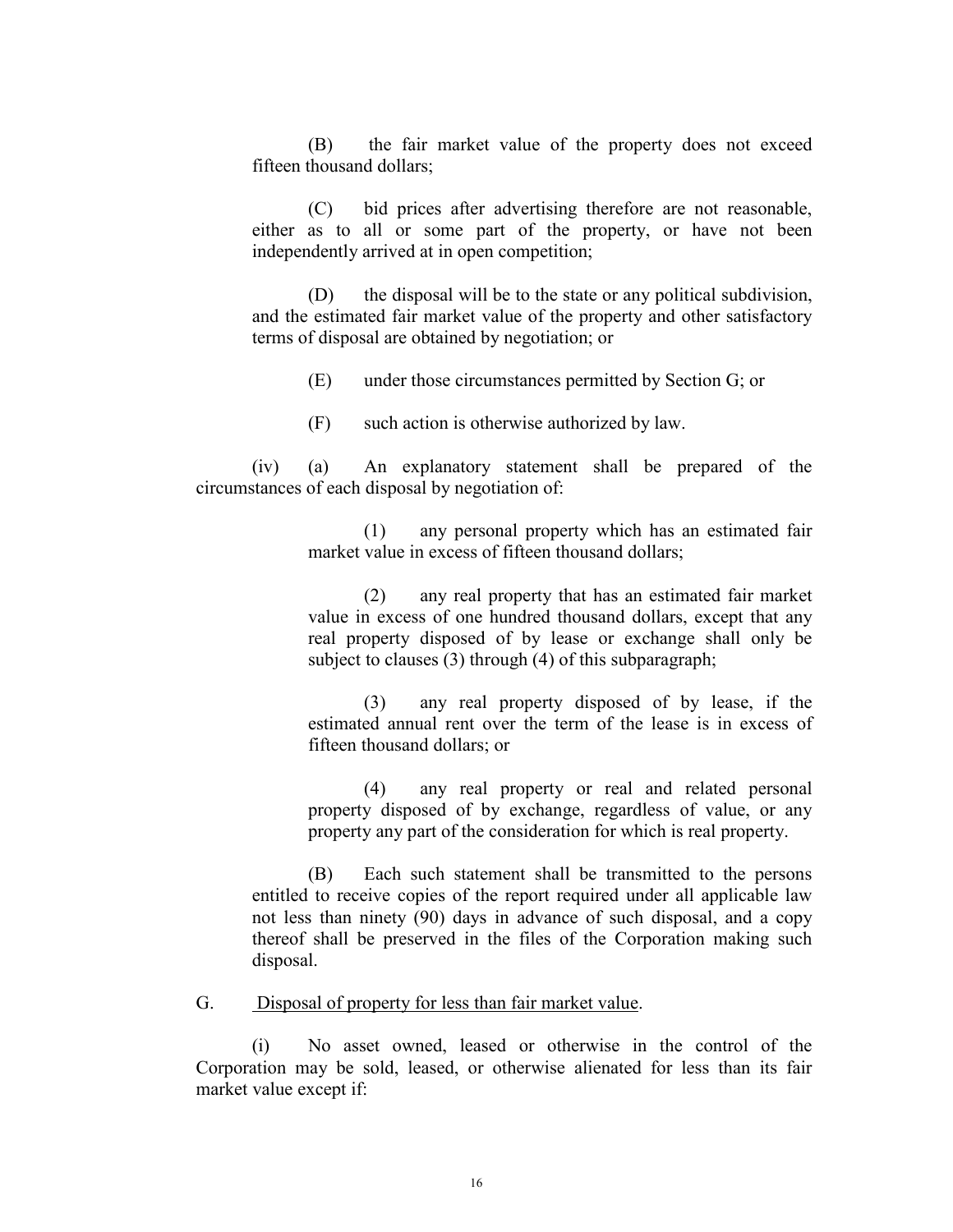(A) the transferee is a government or other public entity, and the terms and conditions of the transfer require that the ownership and use of the asset will remain with the government or any other public entity;

(B) the purpose of the transfer is within the purpose, mission or governing statute of the Corporation; or

(C) in the event the Corporation seeks to transfer an asset for less than its fair market value to other than a governmental entity, which disposal would not be consistent with the Corporation's mission, purpose or governing statutes, the Corporation shall provide written notification thereof to the governor, the speaker of the assembly, and the temporary president of the senate, and such proposed transfer shall be subject to denial by the governor, the senate, or the assembly. Denial by the governor shall take the form of a signed certification by the governor. Denial by either house of the legislature shall take the form of a resolution by such house. The governor and each house of the legislature shall take any such action within sixty days of receiving notification of such proposed transfer during the months of January through June, provided that if the legislature receives notification of a proposed transfer during the months of July through December, the legislature may take any such action within sixty days of January first of the following year. If no such resolution or certification is performed within sixty days of such notification of the proposed transfer to the governor, senate, and assembly, the Corporation may effectuate such transfer. Provided, however, that with respect to a below market transfer by a the Corporation that is not within the purpose, mission or governing statute of the Corporation, if the governing statute provides for the approval of such transfer by the executive and legislative branches of the political subdivision in which such Corporation resides, and the transfer is of property obtained by the Corporation from that political subdivision, then such approval shall be sufficient to permit the transfer.

(ii) In the event a below fair market value asset transfer is proposed, the following information must be provided to the Corporation board and the public:

(A) a full description of the asset;

(B) an appraisal of the fair market value of the asset and any other information establishing the fair market value sought by the board;

(C) a description of the purpose of the transfer, and a reasonable statement of the kind and amount of the benefit to the public resulting from the transfer, including but not limited to the kind, number, location, wages or salaries of jobs created or preserved as required by the transfer,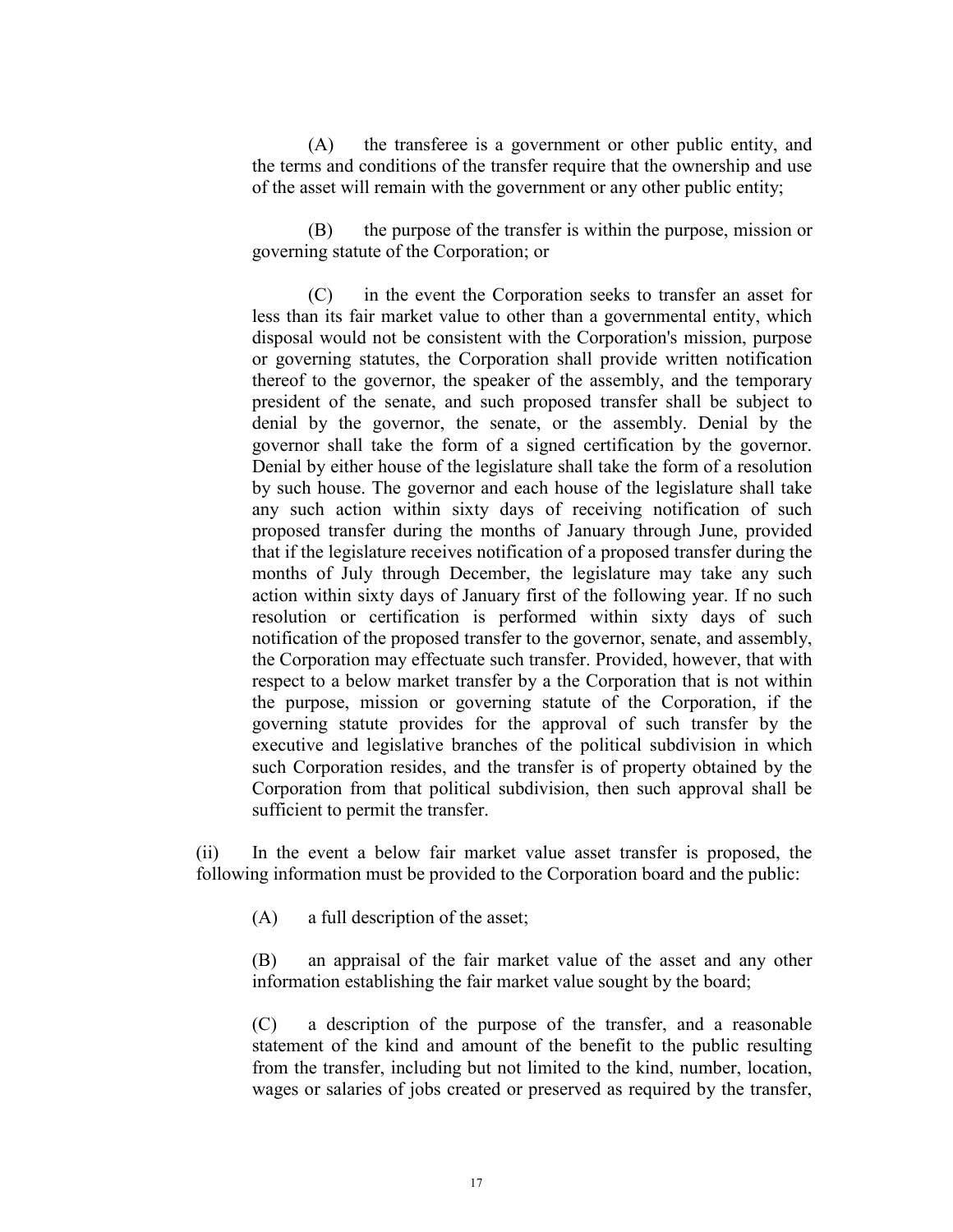the benefits, if any, to the communities in which the asset is situated as are required by the transfer;

(D) a statement of the value to be received compared to the fair market value;

(E) the names of any private parties participating in the transfer, and if different than the statement required by subparagraph (iv) of this paragraph, a statement of the value to the private party; and

(F) the names of other private parties who have made an offer for such asset, the value offered, and the purpose for which the asset was sought to be used.

The Guidelines are subject to modification and amendment at the discretion of the Corporation board and shall be filed annually with all local and state agencies as required under all applicable law.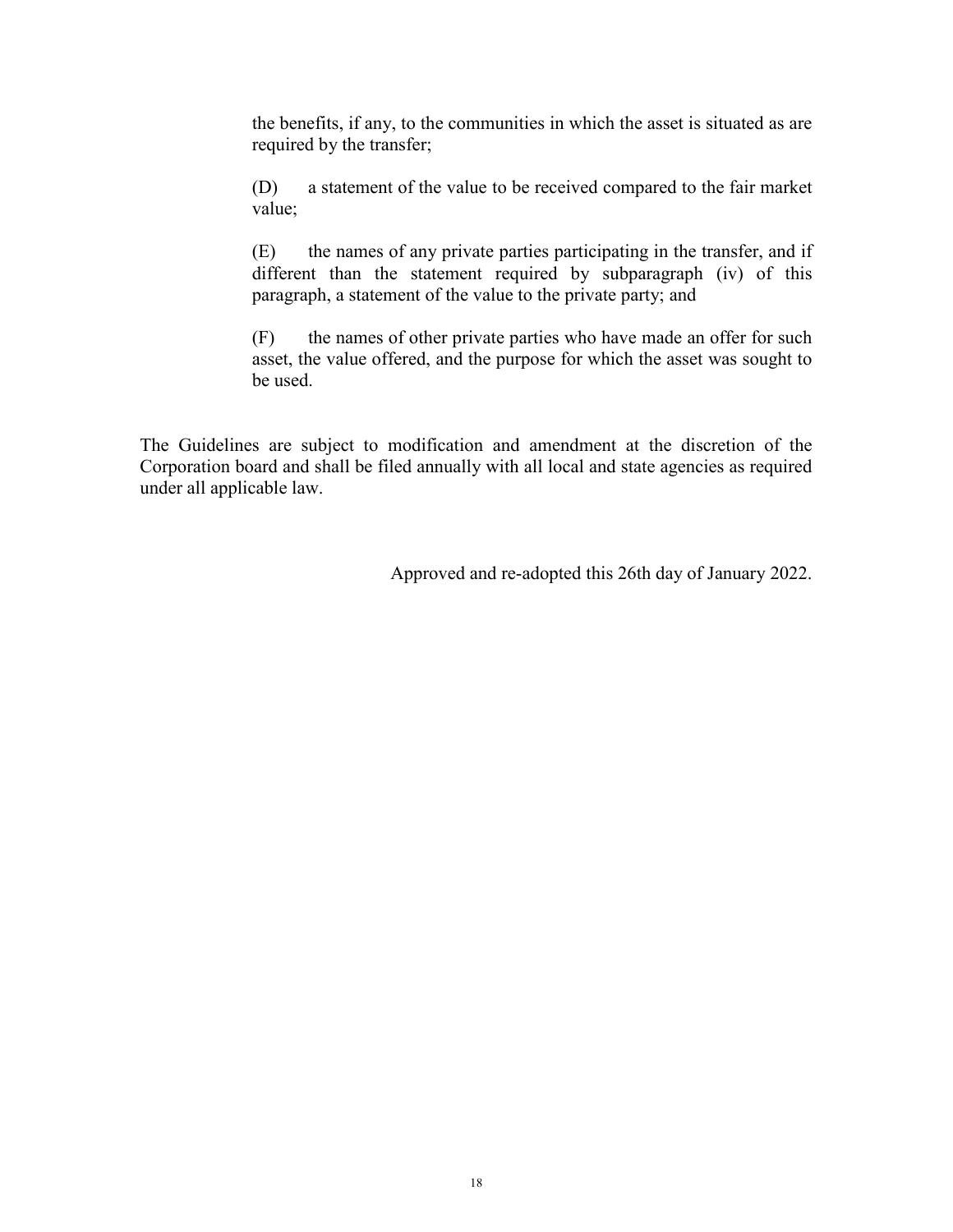# **EXHIBIT G**

#### The Procurement Policy

## **WAYNE ECONOMIC DEVELOPMENT CORPORATION**

## **PROCUREMENT POLICY**

#### **SECTION 1. PURPOSE AND AUTHORITY**

The purpose of this document is to outline the procurement policy (the "Policy") of the Wayne Economic Development Corporation (WEDC) applicable to the procurement of goods and services paid for by the WEDC for its own use and benefit. This Policy is intended to assure the prudent and economic use of the WEDC's funds, to facilitate the acquisition of goods and services of maximum quality at the lowest possible cost under the circumstances and to guard against favoritism, improvidence, extravagance, fraud, and corruption.

## **SECTION 2. INDIVIDUAL RESPONSIBLE FOR PURCHASING**

The Executive Director of the WEDC is responsible for purchasing goods and services on behalf of the WEDC. In the absence of the Executive Director the Deputy Executive Director shall be empowered to act in their stead.

## **SECTION 3. BUDGETED ITEMS**

The Executive Director shall have authorization to purchase goods and services authorized by annual adoption of a budget without board approval following procurement procedures under limitations as described in this policy related to costs and method of procurement.

### **SECTION 4. PURCHASE LIMITS AND AUTHORIZATIONS**

The Executive Director shall have discretion on purchases not authorized in the annual budget in the amounts described below following appropriate procurement and authorizations as described in this policy.

| Value                   | <b>Method and Approvals Required</b>                                                                                                                                                                                                                                                                          | <b>Board</b><br>Approval |
|-------------------------|---------------------------------------------------------------------------------------------------------------------------------------------------------------------------------------------------------------------------------------------------------------------------------------------------------------|--------------------------|
| $$0 -$<br>\$10,000      | The Executive Director, at his or her discretion, may purchase goods and services,<br>enter into a contract, or otherwise invest funds on behalf of the WEDC without<br>obtaining quotations or the approval of the Board.                                                                                    | N <sub>0</sub>           |
|                         |                                                                                                                                                                                                                                                                                                               |                          |
| $$10,001 -$<br>\$20,000 | At least three quotes will be required. The Executive Director shall create and<br>maintain a record of the quotations solicited and received, and may purchase goods<br>and services, enter into a contract, or otherwise invest funds on behalf of the WEDC<br>without obtaining the approval of the Board. | N <sub>0</sub>           |
|                         |                                                                                                                                                                                                                                                                                                               |                          |
| $$20,001 -$<br>\$30,000 | At least three quotes will be required. The Executive Director shall create and<br>maintain a record of the quotations solicited and received, and will present the<br>information and request approval from the Board.                                                                                       | <b>Yes</b>               |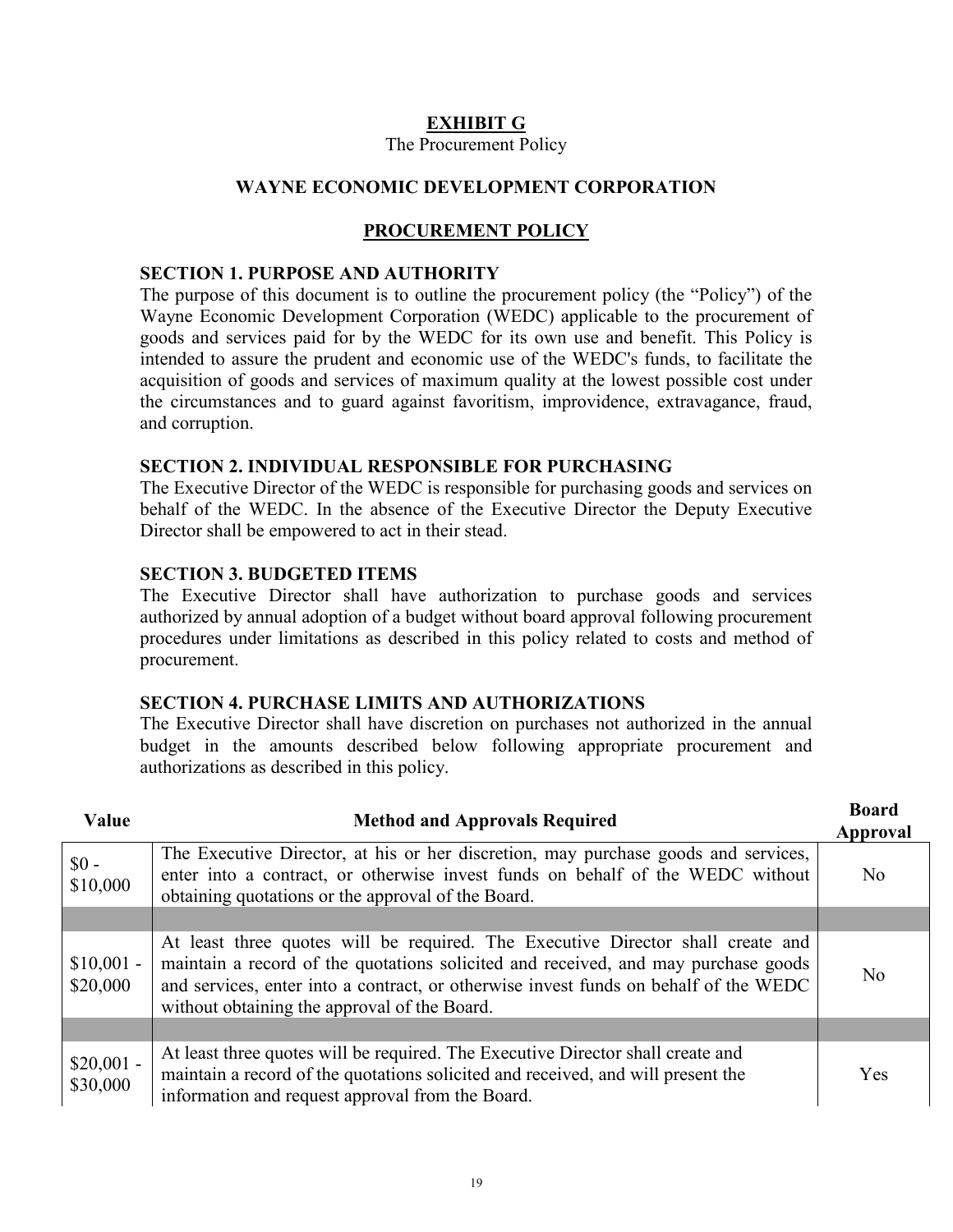| A written RFP or RFQ and at least three quotes will be required. The Executive                   |     |
|--------------------------------------------------------------------------------------------------|-----|
| $$30,001+$ Director shall create and maintain a record of the quotations solicited and received, | Yes |
| and will present the information and request approval from the Board.                            |     |
|                                                                                                  |     |

## **SECTION 5. AWARDING CONTRACTS**

The award of a contract for goods or such other services shall be made to the lowest priced responsible offeror which meets the WEDC's specifications. In assessing whether an offeror is responsible, the WEDC should consider all relevant factors, such as the offeror's capacity and financial ability to complete the contract, past performance, experience, reliability, and integrity. Alternatively, the WEDC may elect to award a contract based on "best value." "Best value" is defined for this purpose as a basis for awarding contracts to the offeror which optimizes quality, cost, and efficiency among responsive and responsible offerors. For purposes of best value, a responsive offeror is an offeror meeting the WEDC's minimum specifications. In assessing best value, non-price factors may be considered. Such factors include, but are not limited to, the unique or outstanding qualifications of the offeror (including past experience with a particular issue or familiarity with WEDC operations) and the reliability, efficiency of operation, difficulty/ease of maintenance, useful lifespan, and environmental impact of a product or practice, as applicable.

## **SECTION 6. CIRCUMSTANCES WHERE SOLICITATION OF ALTERNATIVE PROPOSALS OR QUOTATIONS ARE NOT IN THE BEST INTEREST OF THE CORPORATION**

The WEDC is not required to solicit alternative proposals or quotations if the Executive Director and Chairman, in their sole discretion, determines that such solicitation is not in the best interests of the WEDC. In the following circumstances, it may not be in the best interests of the WEDC to solicit alternative proposals or quotations:

a) Professional and Technical Services: Professional services or services requiring special or technical skill, training, or expertise. The individual, company, or firm must be chosen based on accountability, reliability, responsibility, skill, conflict of interests, reputation, education and training, judgment, integrity, continuity of service, and moral worth. Furthermore, certain professional services to be provided to the Agency, e.g., legal and accounting services, impact liability issues of the Agency and its members, including securities liability in circumstances where the Agency is issuing bonds. These qualifications and the concerns of the Agency regarding its liability and the liability of its members are not necessarily found or addressed in the individual, company or firm that offers the lowest price and the nature of these services are such that they do not readily lend themselves to competitive procurement procedures.

In determining whether a service fits into this category, the Agency shall take into consideration the following guidelines: (a) whether the services are subject to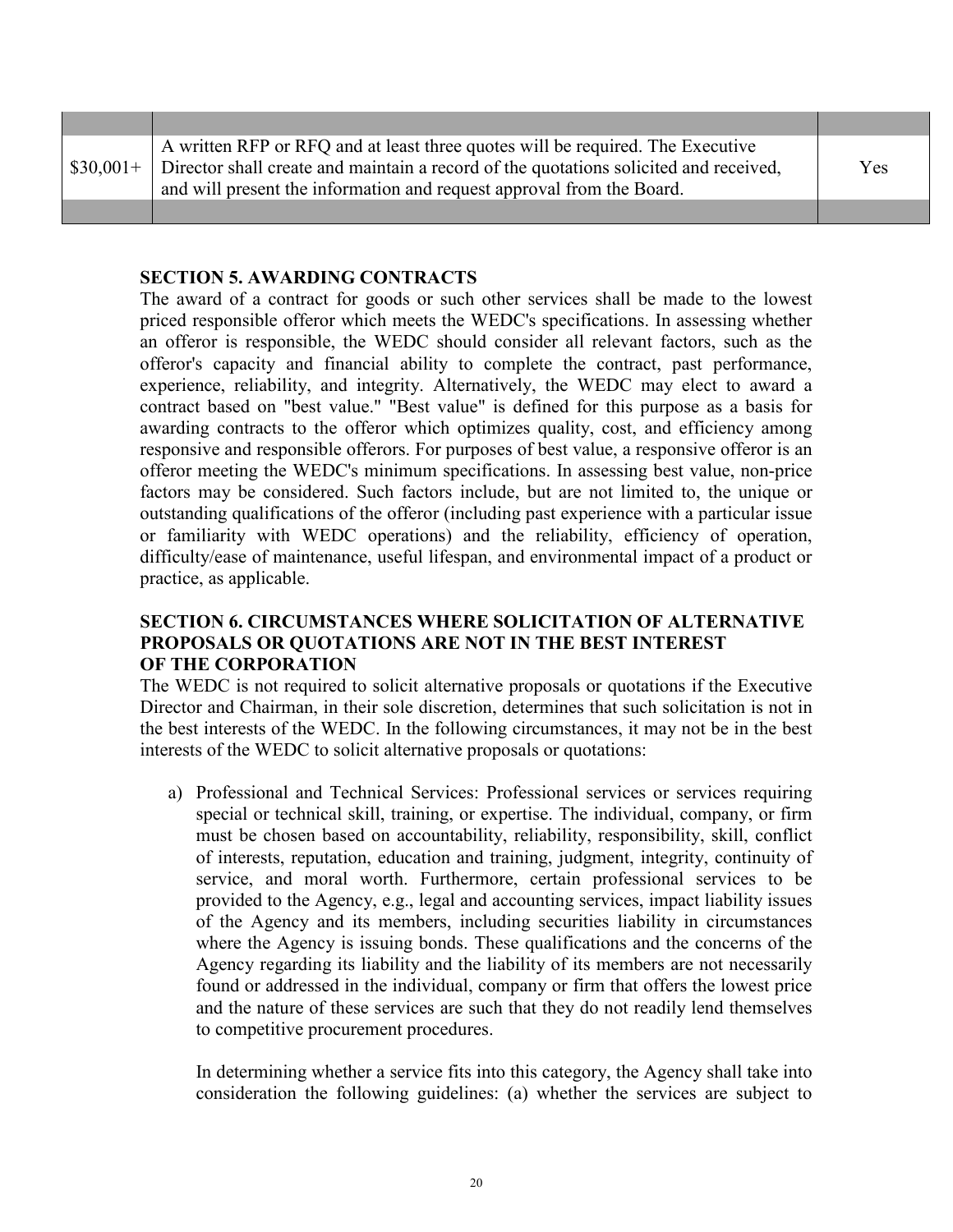state licensing or testing requirements; (b) whether substantial formal education or training and experience is a necessary prerequisite to the performance of the services.

Professional or technical services shall include but not be limited to the following: services of an attorney (including bond counsel); technical services of an engineer engaged to prepare plans, maps and estimates; securing insurance coverage and/or services of an insurance broker; services of a certified public accountant; investment management services; printing services involving extensive writing, editing, or art work; management of Agency-owned property; and computer software or programming services for customized programs, or services involved in substantial modification and customizing of prepackaged software.

- b) Emergency Purchases: In the case of an emergency, goods or services may be purchased immediately without competitive procedures. An emergency is an unanticipated occurrence beyond the control of the WEDC that (1) threatens the life, health, safety, or welfare of any person; (2) threatens the continued use or function any the WEDC's property; or (3) is likely to cause damage to the WEDC's property if immediate action is not taken. This section does not preclude alternate proposals, if time permits.
- c) Sole Source: When there is only one source available for the required goods or services, the contract may be awarded without competitive procedures.
- d) Purchases of Second-Hand Goods: Purchases of surplus or secondhand goods from any source may be purchased without competitive procedures.
- e) Experimental Projects: When the WEDC wishes to test a new product or technology or evaluate a new source for a product or technology, the WEDC may award a contract without competitive procedures, provided the contract is limited to the purchase of such goods or services that are necessary to conduct the experiment or test.
- f) Buy Local: Reasonable preference will be given to making purchases locally and regionally.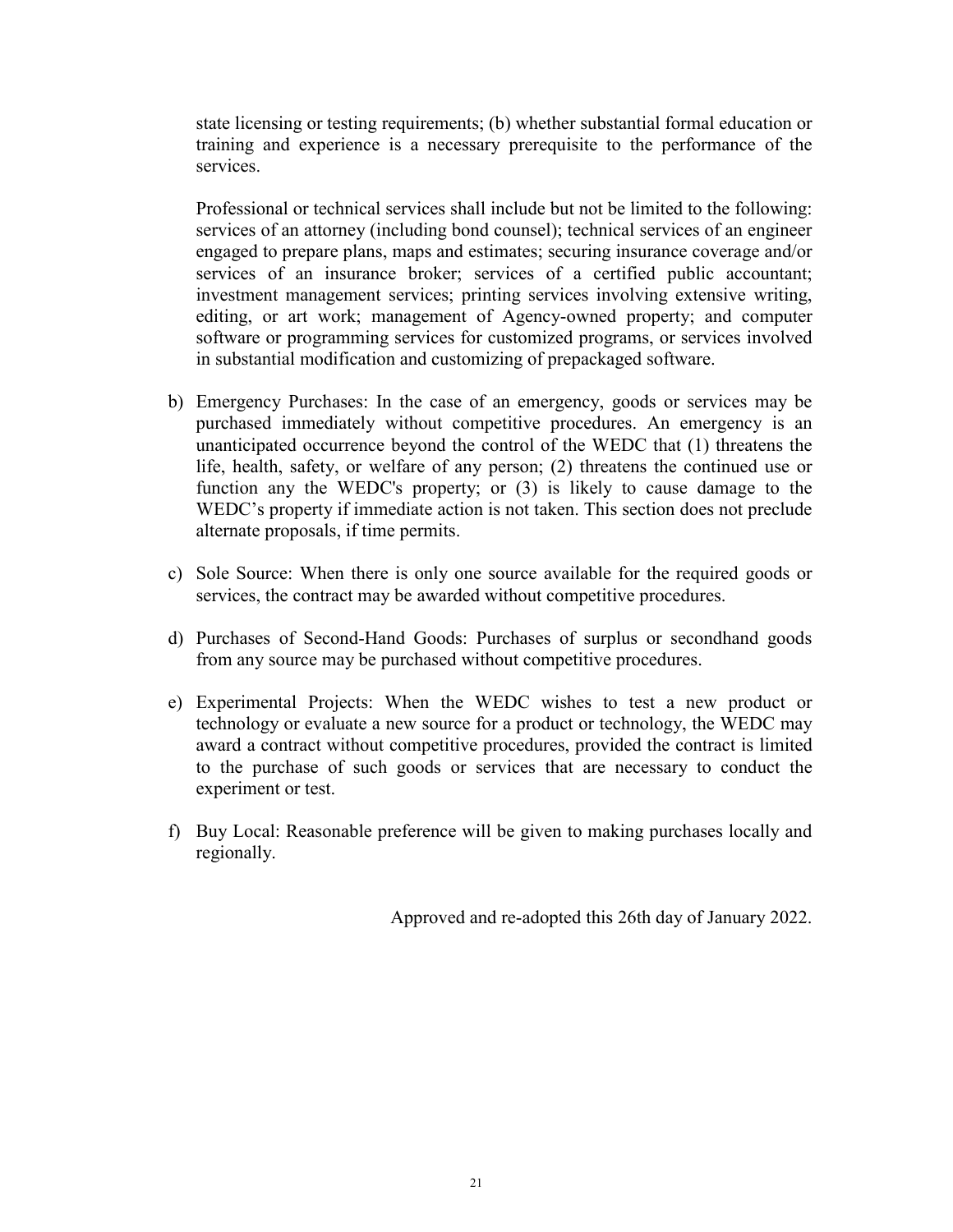## **EXHIBIT H** The Defense and Indemnification Policy

## **WAYNE ECONOMIC DEVELOPMENT CORPORATION**

## **DEFENSE AND INDEMNIFICATION POLICY**

Pursuant to Section 1 of Article VI of the Bylaws of Wayne Economic Development Corporation (the "Corporation"), the Corporation shall indemnify each member, each Director, each officer, and, to the extent authorized by the Board of Directors, each other person authorized to act for the Corporation or on its behalf, to the full extent to which indemnification is permitted under the Not-For-Profit Corporation Law.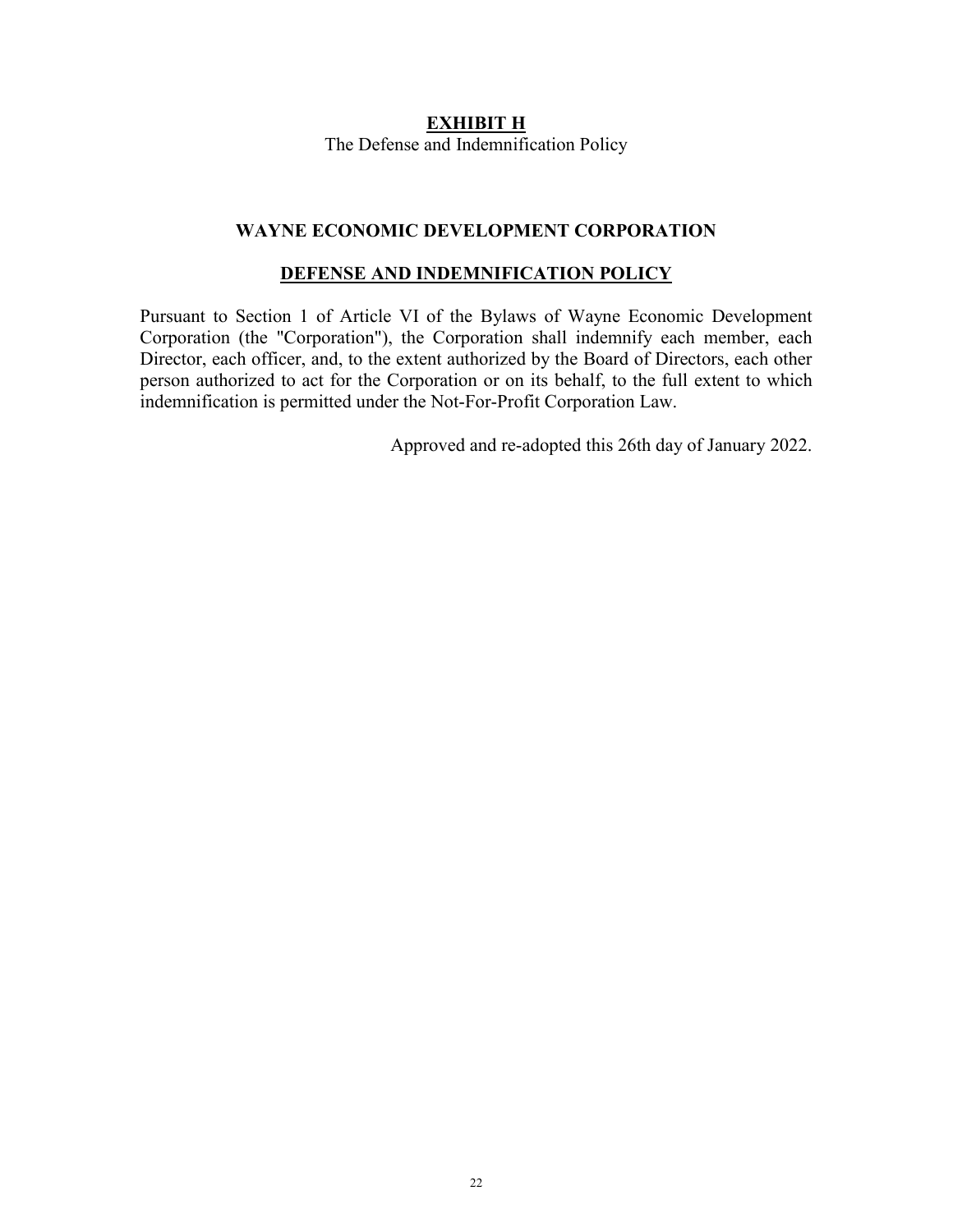# **EXHIBIT I**

# The Credit Card Policy

# **WAYNE ECONOMIC DEVELOPMENT CORPORATION CREDIT CARD POLICY**

# **General:**

- This Policy applies to all employees of the Wayne Economic Development Corporation (WEDC) who are assigned a Corporation Credit Card.
- Conditions set out in this Policy, the relevant Cardholders' Responsibility statement issued by the Bank govern the use of any Corporation Credit Card.
- The WEDC uses Lyons National Bank Business Credit Card.
- Cardholders are responsible for ensuring that they adhere to the Corporation Credit Card Policy, thereby ensuring adequate controls are exercised to minimize the risk that Corporation Credit Cards are used for fraudulent or corrupt purposes.

# **Eligibility:**

- Permanent and temporary officers of the Corporation are eligible for a Corporation Credit Card.
- Only one Corporation Credit Card will be issued to any eligible employee.
- To be eligible for an Corporation Credit Card, an employee must meet one or more of the following criteria:
	- 1. Travel frequently in the course of his/her duties or
	- 2. Purchase significant volumes of minor goods and services for use by the Agency.
	- 3. Incur regular frequent expenses of any kind appropriately paid by credit card.

# **Limits:**

• Each Card will be limited to an amount recommended by the Executive Director and approved by the Board of Directors.

# **Conditions of Use:**

- **The Corporation Credit Card cannot be used:**
	- 1. To obtain cash advances.
	- 2. For expenses other than those incurred by the person named on the Card.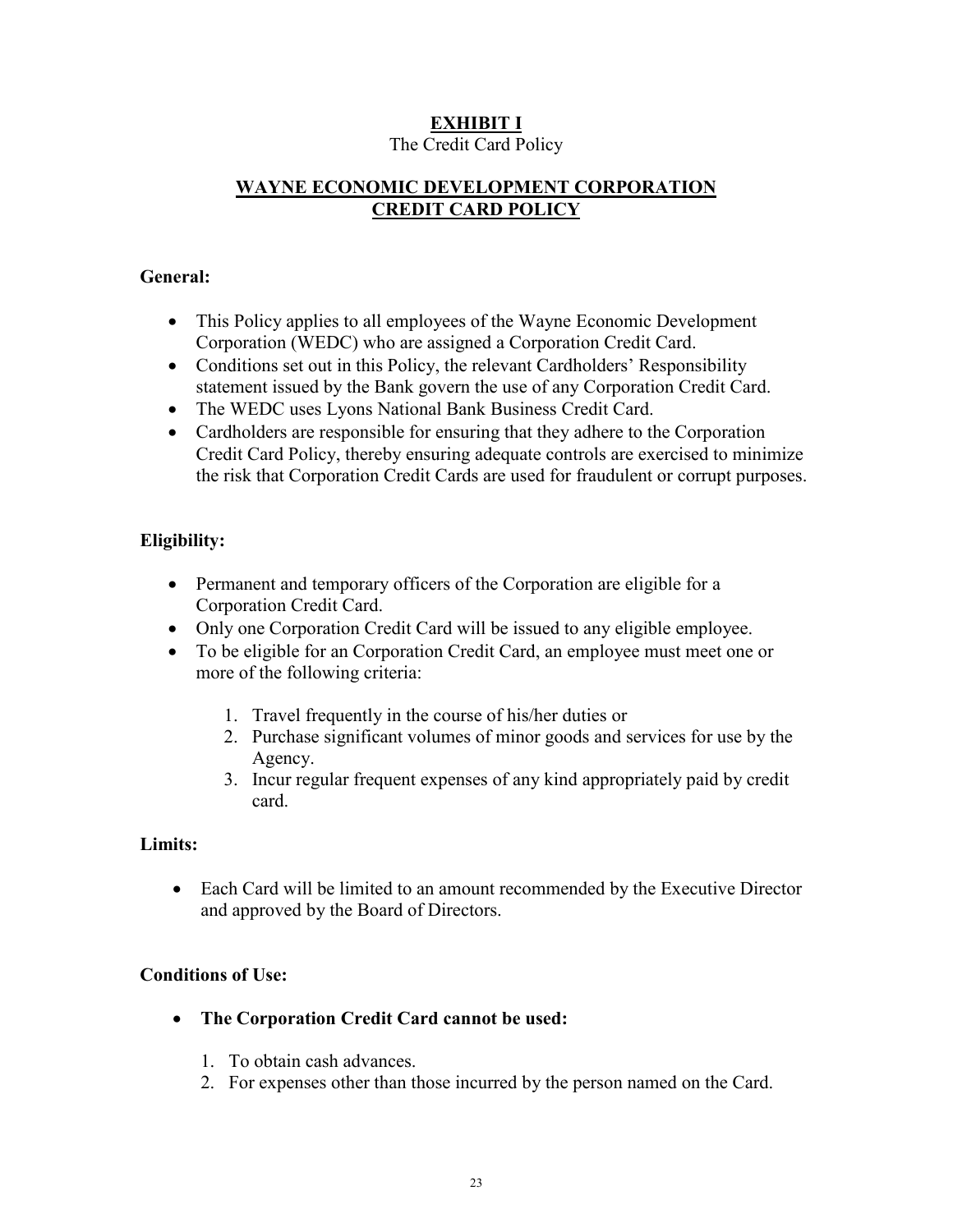- The Corporation Credit Card is to be used only for official Corporation business, not personal expenses.
- Infractions of the conditions of this Policy could result in cancellation of the Card.
- Breaching of this policy can lead to disciplinary action against a cardholder including the Agency's right to recover any monies from the cardholder, including from their salary, for any amount incorrectly claimed.
- Cardholders may not use the Corporation Credit Card to obtain cash advances from banks, credit unions, nor ATM's. This prohibition similarly extends to cash equivalents such as bank checks, traveler's checks and electronic cash transfers.

# **Cardholder Responsibilities:**

Cardholders are responsible for the following security measures for the use of their Card:

- Cardholders must retain transactional evidence to support all charges such as an original receipt.
- Reimbursement for return goods or services must be credited directly to the Credit Card Account. No cash should be received by the Cardholder.
- Lost or stolen Cards must be reported and cancelled immediately by calling the Bank's Lost and Stolen Cards Unit.
- Improper or unauthorized use of the Card may result in the Cardholder being held liable for expenditures, legal/disciplinary action being brought against the Cardholder, termination of Card use and/or termination from the Agency.

# **Records Management:**

• All documentation associated with the payment of a corporate credit card as well as original receipts for all Credit Card transactions will be retained by the Corporation Office Manager.

# **Audits:**

• Credit card transactions are subject to audits by external auditors from time to time.

# **Internal Monitoring:**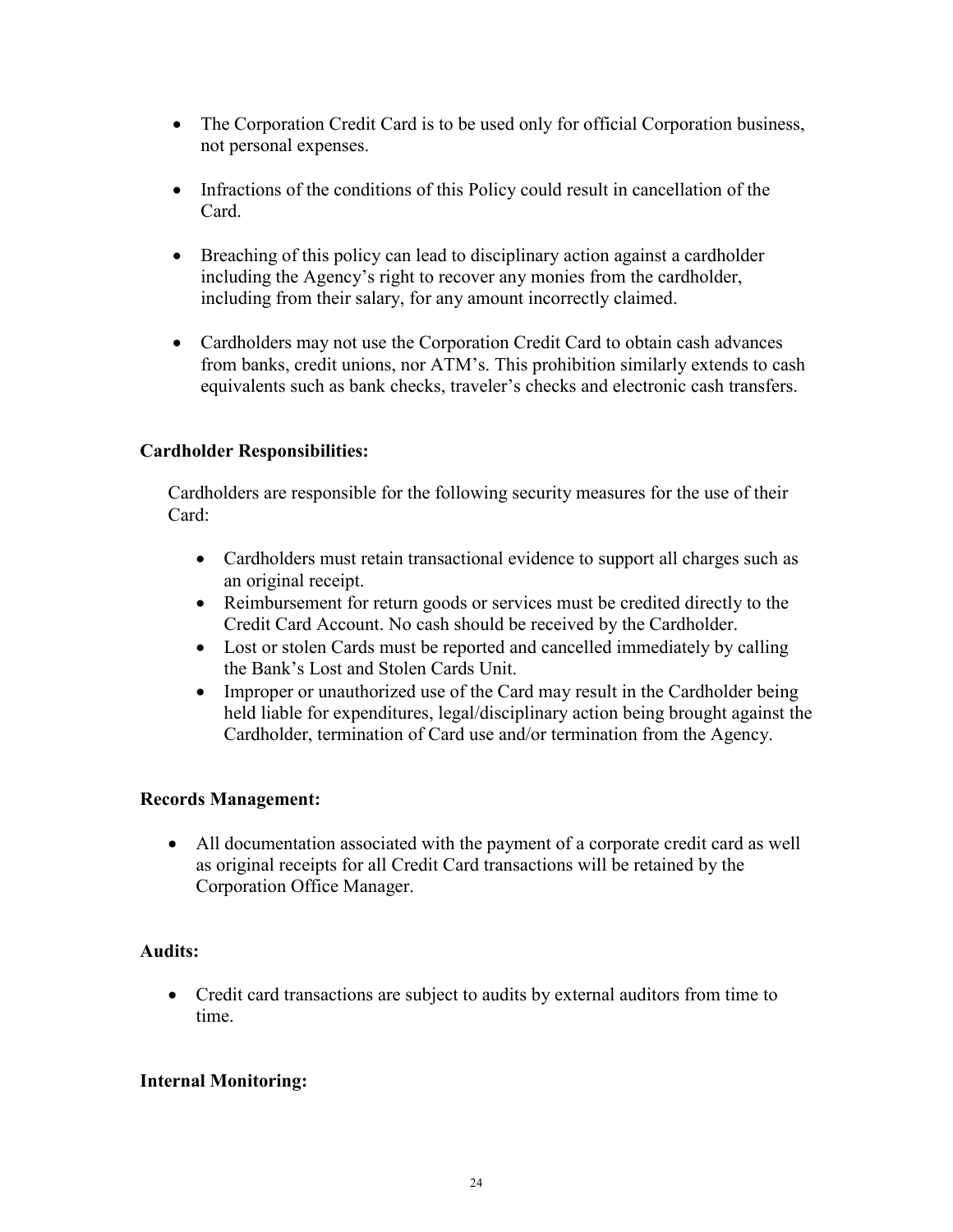- Transactions will be monitored by the Fiscal Officer.
- Questionable purchases showing on monthly statements will be forwarded to the Executive Director.

# **Lost or Stolen Cards:**

• Lost or stolen cards must be reported by the Cardholder to the Lyons National Bank. The Cardholder must also alert the Fiscal Officer to the loss/stolen Card as quickly as possible.

# **Termination of Employment:**

• The Card must be surrendered upon termination of employment to the Executive Director.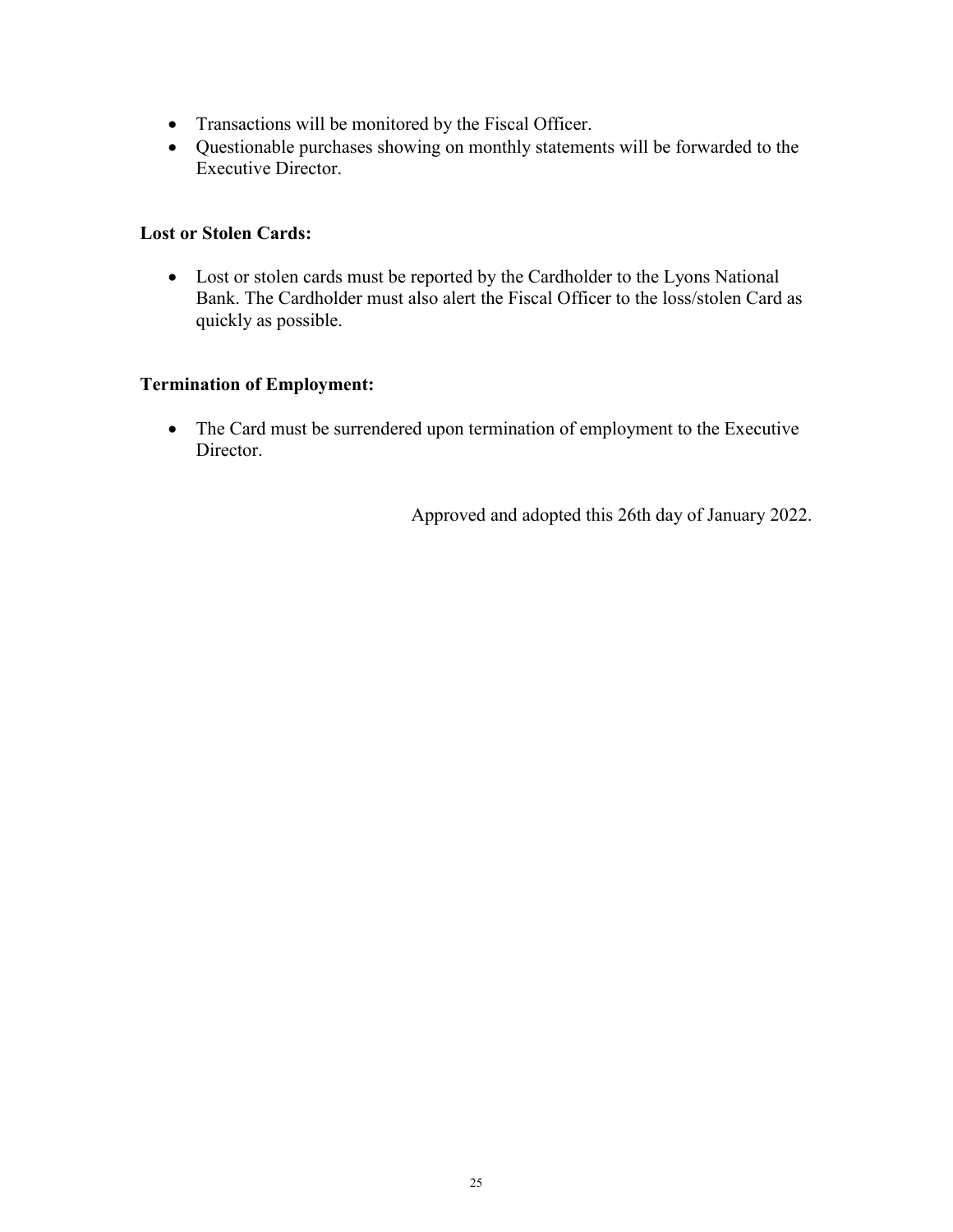# **EXHIBT J Freedom of Information Law (FOIL) Policy**

# **Introduction**

The Wayne Economic Development Corporation (WEDC) is subject to New York State's Freedom of Information Law (FOIL). The purpose of this law is to allow the public access to records used in establishing public policy or decision-making.

## **What is a 'Record'?**

A record is any information kept by the agency in any physical form whatever. In addition to paper records this includes:

- CDs, computer discs and other electronic media;
- Audio and video tape recordings; and
- Emails, charts, maps and photographs.

While the WEDC is not required to prepare new records to comply with this law, the agency is required to provide information from its existing records in the form requested if it has the ability to do so.

# **What Records are Accessible under FOIL?**

As a practical matter, records are accessible unless they fall under one of the exclusions set out in

Pubic Officers Law Article 6. Those most applicable to WEDC are:

- Disclosure would result in an unwarranted invasion of personal privacy (unless deletion of identifying information is possible, the person involved consents or the person involved seeks records relating to him/herself);
- Disclosure of trade secrets would cause substantial injury to the competitive position of the involved company; or
- Intra-agency memoranda (other than instructions to staff that affect the public) and draft/non-final determinations of the agency.

WEDC is required to maintain the following records:

- A record of any abstention or "No" vote for an action item at each meeting. As a practical matter this should be included in the minutes to each board and committee meeting.
- A list of the names, public office address, title and salary (at the present time not applicable) of every officer and staff member of the agency.
- A detailed list of the subject matter of all records in the possession of the agency.

# **Records Access Officer and Appeals Officer**

WEDC has designated its Deputy Executive Director as the records access officer for the purposes